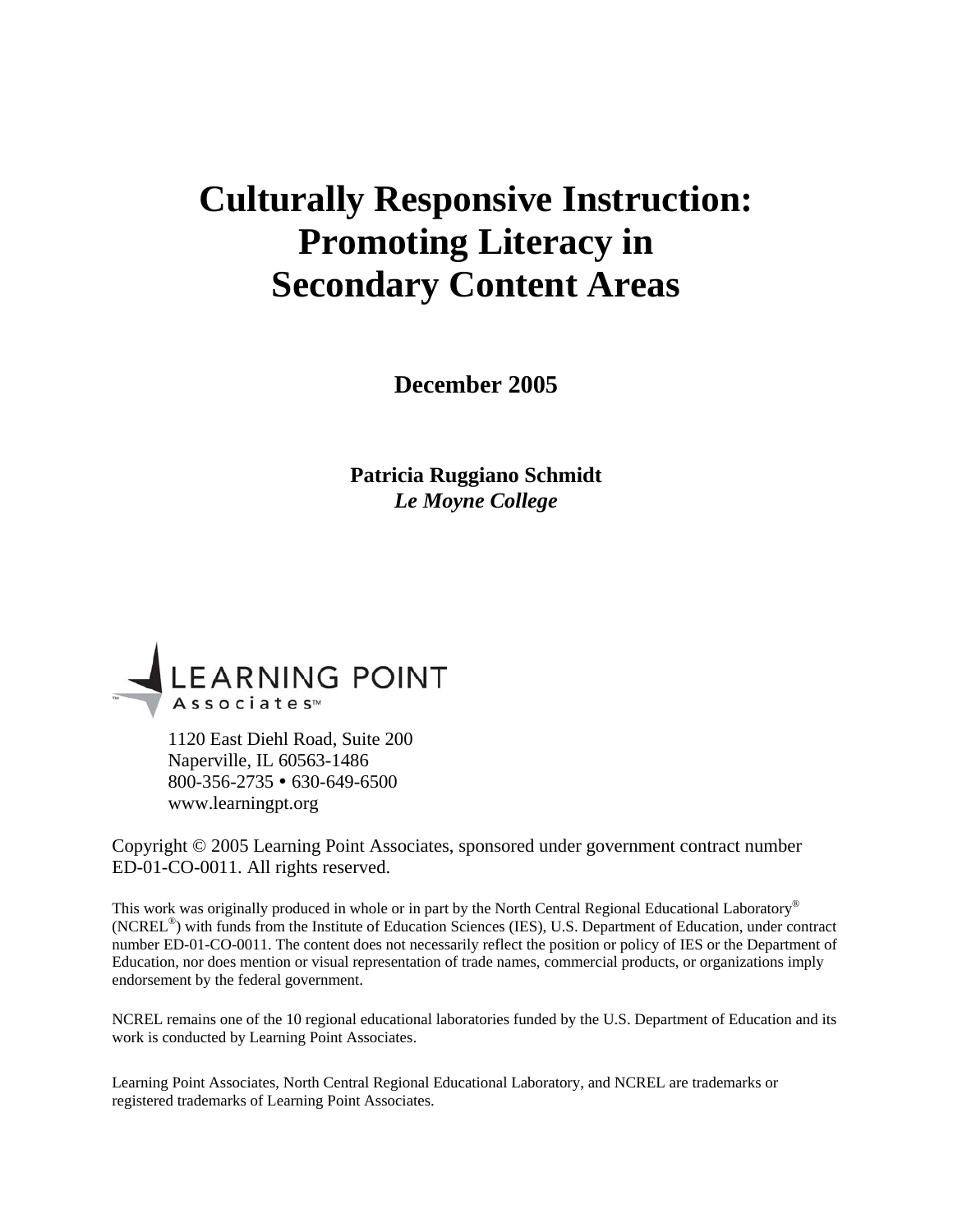# **Contents**

Page

| Culturally Responsive Instruction: Promoting Literacy in Secondary Content Areas 1 |
|------------------------------------------------------------------------------------|
|                                                                                    |
|                                                                                    |
|                                                                                    |
|                                                                                    |
|                                                                                    |
|                                                                                    |
|                                                                                    |
|                                                                                    |
|                                                                                    |
|                                                                                    |
|                                                                                    |
|                                                                                    |
|                                                                                    |
|                                                                                    |
|                                                                                    |
|                                                                                    |
|                                                                                    |
|                                                                                    |
|                                                                                    |
|                                                                                    |
|                                                                                    |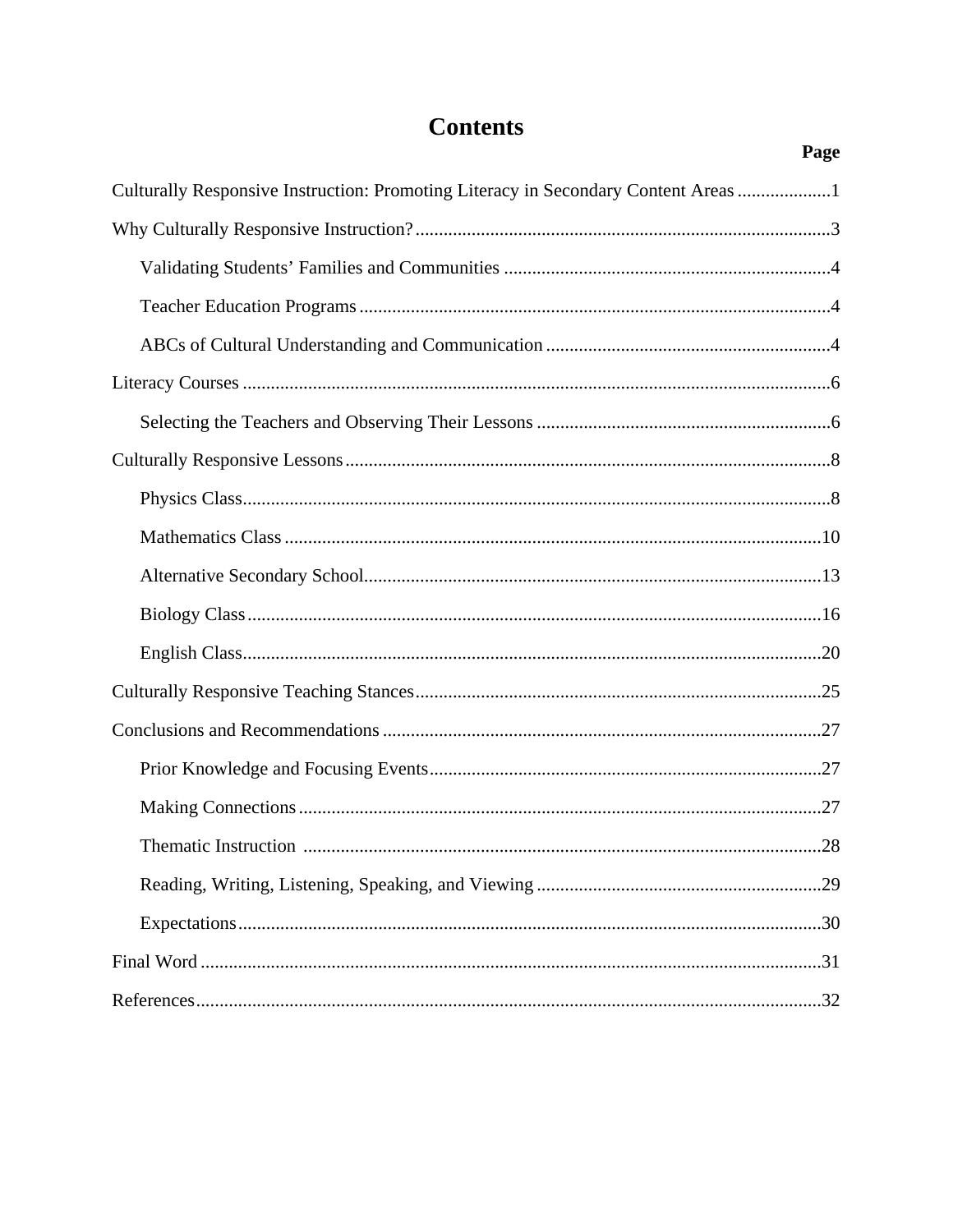# **Culturally Responsive Instruction: Promoting Literacy in Secondary Content Areas**

The purpose of this paper is to demonstrate how secondary teachers implement culturally responsive literacy instruction in their content areas. Culturally responsive instruction makes connections with students' backgrounds, interests, and experiences to teach the standards-based curriculum. Learning becomes more meaningful and relevant as teachers draw upon students' prior knowledge (Guthrie & Wigfield, 2000; Raphael, 1986).

Summarizing previous research concerning culturally responsive literacy instruction (Au, 1993; Boykin, 1978; Boykin, 1984; Gay, 2000; Heath, 1983; Ladson-Billings, 1994; Moll, 1992; Osborne, 1996; Reyhner & Garcia, 1989) and analyzing my own research in the preparation of present and future teachers for culturally responsive literacy instruction (Schmidt, 2002; Schmidt, 2003; Schmidt, 2005), I have explored the following seven characteristics for successful implementation of culturally responsive instruction:

- 1. High expectations—supporting students as they develop the literacy appropriate to their ages and abilities
- 2. Positive relationships with families and community—demonstrating clear connections with student families and communities in terms of curriculum content and relationships
- 3. Cultural sensitivity-reshaped curriculum, mediated for culturally valued knowledge connecting with the standards-based curriculum as well as individual students' cultural backgrounds
- 4. Active teaching methods—involving students in a variety of reading, writing, listening, speaking, and viewing behaviors throughout the lesson plan
- 5. Teacher as facilitator—presenting information; briefly giving directions; summarizing responses; and working with small groups, pairs, and individuals
- 6. Student control of portions of the lesson or "healthy hum"—talking at conversation levels around the topic being studied while completing assignments in small groups and pairs (Schmidt, 2003)
- 7. Instruction around groups and pairs, low anxiety—completing assignments individually, but usually in small groups or pairs with time to share ideas and think critically about the work

When lessons in secondary mathematics, social studies, science, language, and English content areas incorporate most of the seven characteristics, students stay focused, become invested in what is happening, and actually step onto the road of academic success and social achievement. In addition, literacy development is promoted since daily classroom practice in reading, writing, listening, speaking, and viewing become integral to the content-area planning process.

In this article, I will describe culturally responsive lessons observed in public secondary classrooms in mathematics, physics, biology, social studies, and English. One school was in a rural setting, another was an alternative school housed in a village church, and three were located in urban areas. My objective for this article is to describe and portray culturally responsive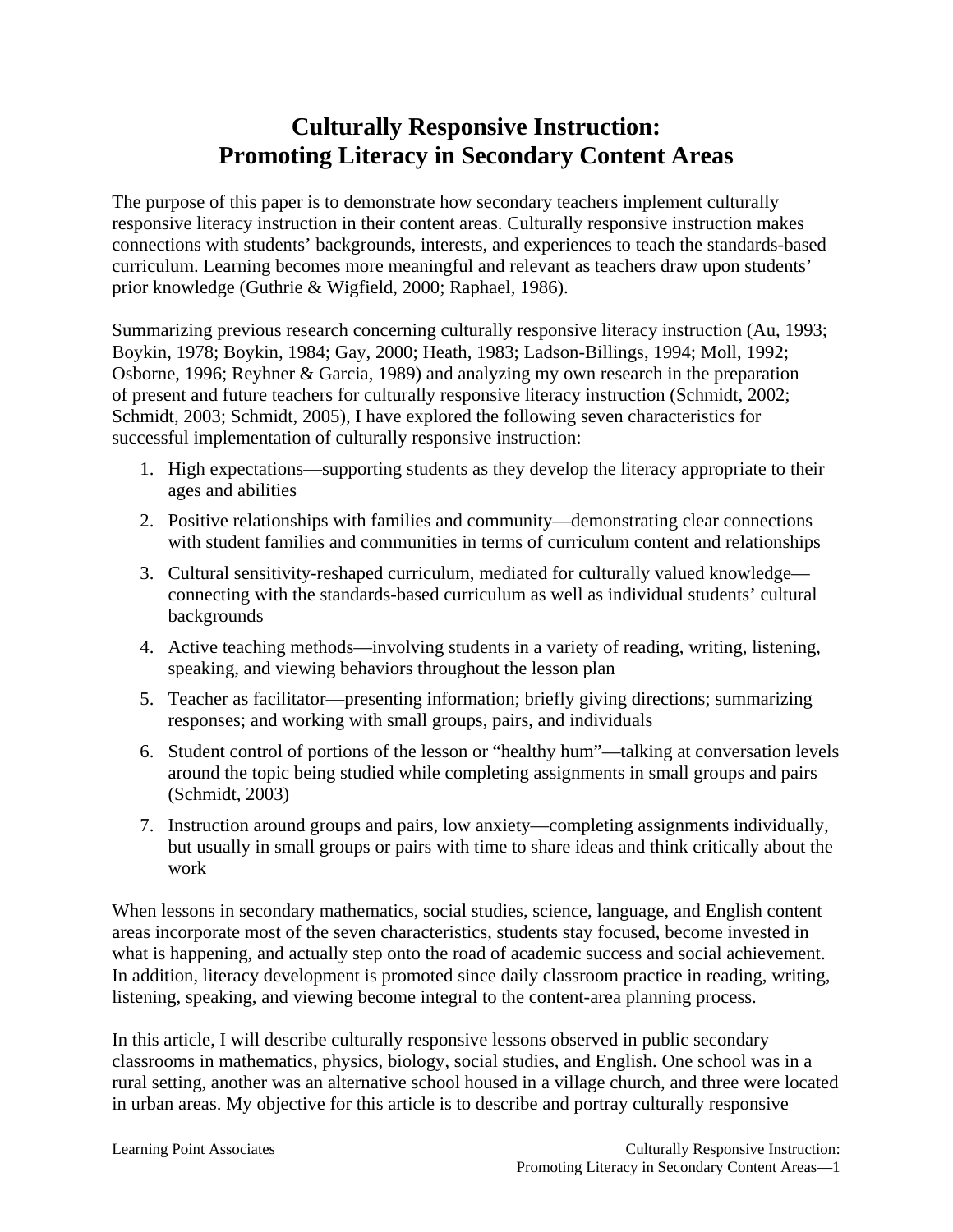instruction so educators can have a more concrete understanding of the teaching and learning successes in secondary schools in which poverty issues and diverse ethnic and cultural backgrounds of students seem to contribute to academic failure.

This article is organized around six main sections:

- The first section includes a brief review of the research supporting culturally responsive teaching.
- The second section explains the literacy courses that teachers in this article experienced in their secondary education preparation program.
- The third section presents the main points concerning how I selected and gathered data from the teachers and their culturally responsive lessons.
- The fourth section describes each teacher, classroom, school setting, and lesson summaries. Additionally, after each set of lesson observations *The Seven Characteristics of Culturally Responsive Instruction* are linked to the lessons and teacher interviews.
- The fifth section contains teachers' thoughts concerning the implementation of culturally responsive teaching.
- The sixth section reviews recommendations regarding culturally responsive instruction as they relate to the lessons and teacher interviews.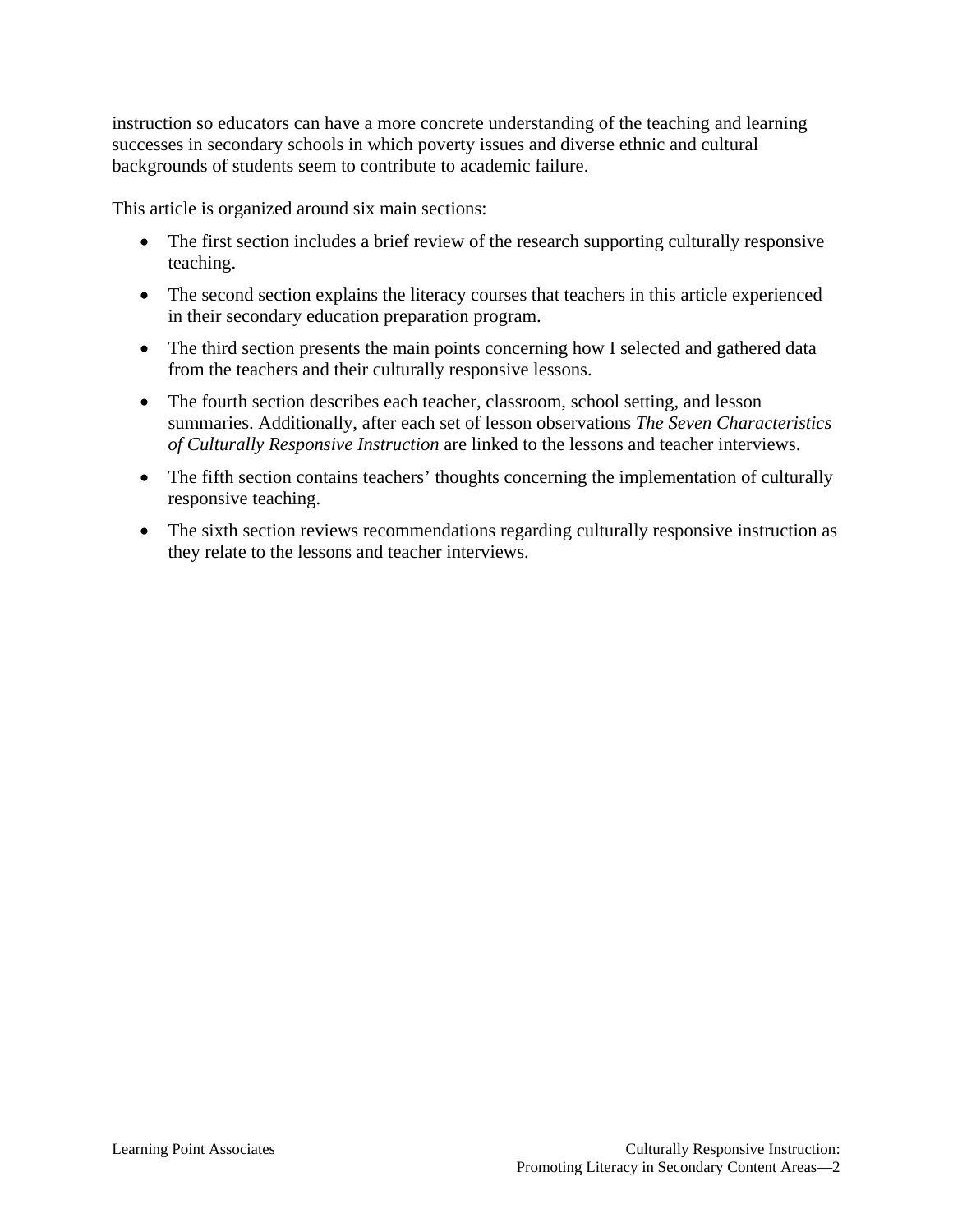# **Why Culturally Responsive Instruction?**

The U.S. Department of Education predicts that by the year 2010, minority populations will become the majority populations in our schools (U.S. Department of Education, 2002). Presently, this diversity has a significant impact on urban education, but in the future it will have an even greater impact on rural and suburban education. Therefore, it is time for successful teacher inservice and preservice programs to connect home, school, and community with culturally relevant or culturally responsive teaching (Au, 1993; Cochran-Smith, 1995; Florio-Ruane, 1994; Moll, 1992; Noordhoff & Kleinfield, 1993; Osborne, 1996; Tatum, 1992; Tatum, 1997; Tatum, 2000; Willis & Meacham, 1997; Zeichner, 1993; Schmidt, 2002; Schmidt, 2003; Schmidt, 2004; Schmidt, 2005).

Research and practice demonstrate that strong home, school, and community connections not only help students make sense of the school curriculum, but also promote literacy development (Au, 1993; Boykin, 1978; Boykin, 1984; Edwards, 1995; Edwards, 1996; Faltis, 2000; Goldenberg, 1987; Heath, 1983; Leftwich, 2002; McCaleb, 1994; Moll, 1992; Reyhner & Garcia, 1989; Schmidt, 2000; Schmidt, 2004; Schmidt, 2005; Xu, 2000b). However, in recent years, home, school, and community connections have become a significant challenge.

There are various reasons for this challenging situation. First, as our school population has become increasingly diverse, both culturally and ethnically, our teaching population has consistently originated from European-American, suburban experiences. Educators typically describe themselves as white and middle class and often add that during discussions about diversity, "I'm an American; I don't have a culture" (Florio-Ruane, 1994; McIntosh, 1990; Paley, 2001; Schmidt, 1999; Sleeter, 2001; Snyder, Hoffman, & Geddes, 1997).

Second, most current and future teachers have not had sustained relationships with people from different ethnic, cultural, and lower socioeconomic backgrounds. As a result, much of their knowledge about diversity has been influenced by media stereotypes (Finkbeiner & Koplin, 2002; Pattnaik, 1997; Tatum, 1997).

Third, school curriculum, methods, and materials usually reflect only European-American or white culture and ignore the backgrounds and experiences of students and families from lower socioeconomic levels and different ethnic and cultural backgrounds (Boykin, 1978; Boykin, 1984; Delpit, 1996; Foster, 1994; Howard, 2001; Ladson-Billings, 1994; Ladson-Billings, 1995; Moll, 1992; Nieto, 1999; Purcell-Gates, L'Allier, & Smith, 1995; Sleeter, 2001; Walker-Dalhouse & Dalhouse, 2001).

Fourth, many teacher education programs do not adequately prepare educators for "culturally relevant pedagogy" (Ladson-Billings, 1995), a term that directly relates to making strong home, school, and community connections (Edwards, 2004; Lalik & Hinchman, 2001; Sleeter, 2001; Wallace, 2000).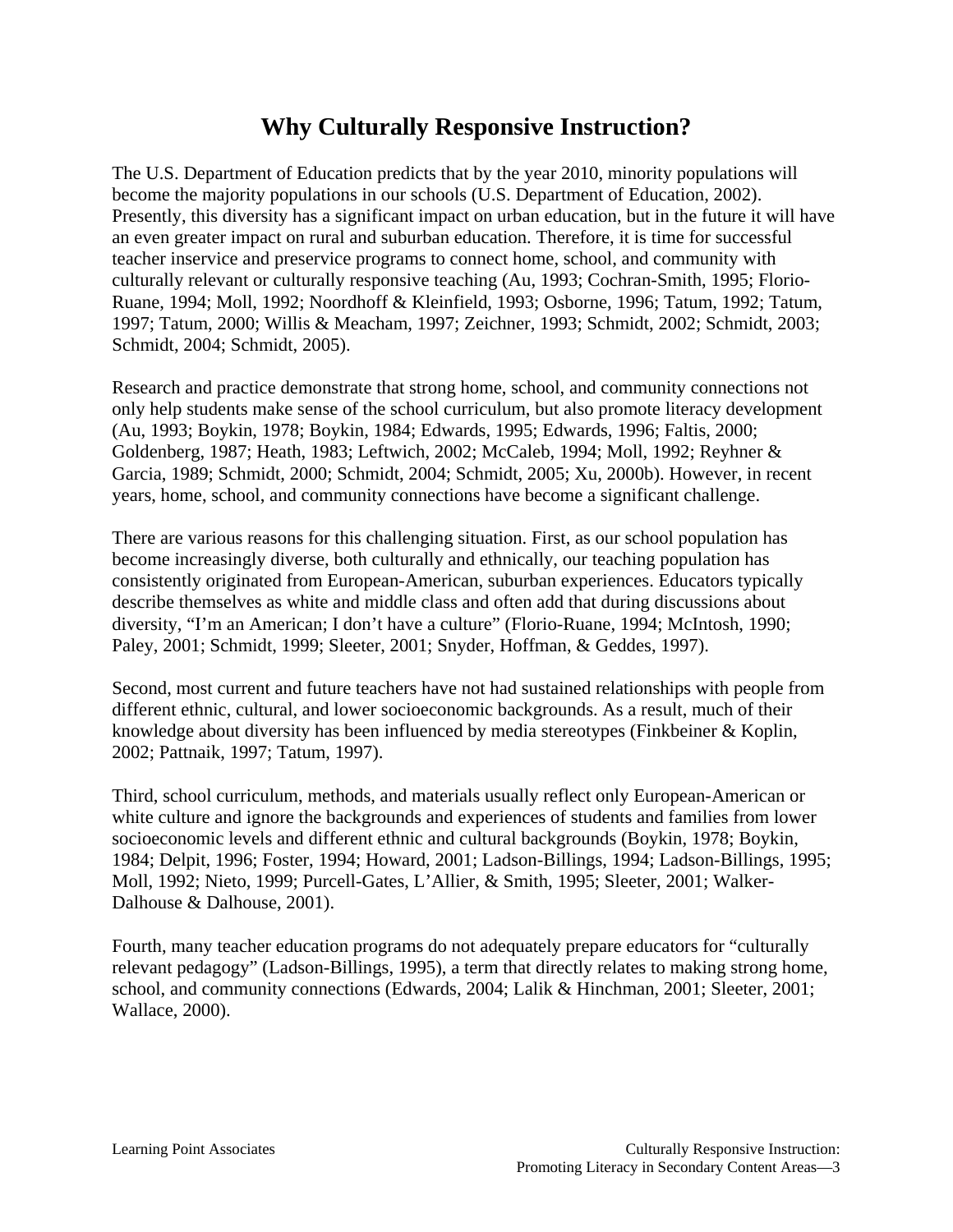Fifth, when cultural differences are ignored in classrooms, student fears and alienation increase (Cummins, 1986; Greene & Abt-Perkins; 2003; Igoa, 1995; Schmidt, 1998; Schmidt, 2002). Consequently, this disconnect has become a national problem whose influence has been linked to poor literacy development and extremely high dropout rates among students from urban and rural poverty areas (Au, 1993; Banks, 1994; Cummins, 1986; Edwards, 2004; Edwards, Pleasants, & Franklin, 1999; Goldenberg, 1987; Heath, 1983; Nieto, 1999; Payne, DeVol & Smith, 2000; Schmidt, 1998; Schmidt, 1999; Trueba, Jacobs, & Kirton, 1990).

### **Validating Students' Families and Communities**

Families and children from diverse ethnic and cultural backgrounds and lower socioeconomic levels often feel a discontinuity between home and school. However, when teachers reach out to connect with students, their families, and community members, there is a narrowing of the academic gap and an increase in positive attitudes toward school (Au, 1993; Boykin, 1978, Boykin, 1984; Edwards, 2004; Edwards, Pleasants, & Franklin, 1999; Faltis, 2000; Goldenberg, 1987; Heath, 1983; Ladson-Billings, 1995; Moll, 1992). These teachers create meaningful literacy lessons that are culturally relevant or culturally responsive. They connect what otherwise might seem to be a rigid curriculum to the knowledge and experiences of diverse students in their classrooms by validating family backgrounds and by using the literacies found in their students' homes. These teachers develop relationships with family and community members and make use of the talents and resources available (Edwards, 2004). For example, they recognize oral language expression associated with leadership in the African-American church (Edwards, Danridge, McMillon, & Pleasants, 2001), spatial relationship understandings of many Native American cultures, and mechanical understandings revered in Hispanic communities. Unfortunately, such exceptional teachers who make learning relevant to the diverse populations in their classrooms are rare (Nieto, 1999; Sleeter, 2001; Tatum, 2000). Therefore, teacher education programs have been called to the challenge of preparing teachers for culturally responsive teaching as a means for promoting student academic achievement at all ages and stages of learning.

### **Teacher Education Programs**

Teacher education programs that appear to be somewhat successful in promoting culturally responsive instruction require self-awareness literacy activities. These incorporate autobiography, biography, reflections on diversity issues, and cross-cultural analysis to help present and future teachers gain knowledge of self and others (Cochran-Smith, 1995; Finkbeiner & Koplin, 2002; Florio-Ruane, 1994; Nagel, 2002; Noordhoff & Kleinfield, 1993; Osborne, 1996; Spindler & Spindler, 1987; Tatum, 1992). These activities have helped teachers of European-American students become more aware of their own cultures as well as the stereotypes they may believe concerning certain groups of people (Greene & Abt-Perkins, 2003; Pattnaik, 1997). Therefore, it has been the aim of these programs to enable teachers to meet the individual differences of their students with compassion, using reflective literacy activities. Unfortunately, though, most teacher education programs have not linked self-knowledge to teachers' implementation of home, school, and community connections for literacy instruction (Schmidt, 1999). Therefore, as a literacy professor with 25 years of public school, classroom experience, I designed a model known as the *ABCs of Cultural Understanding and Communication* (Schmidt,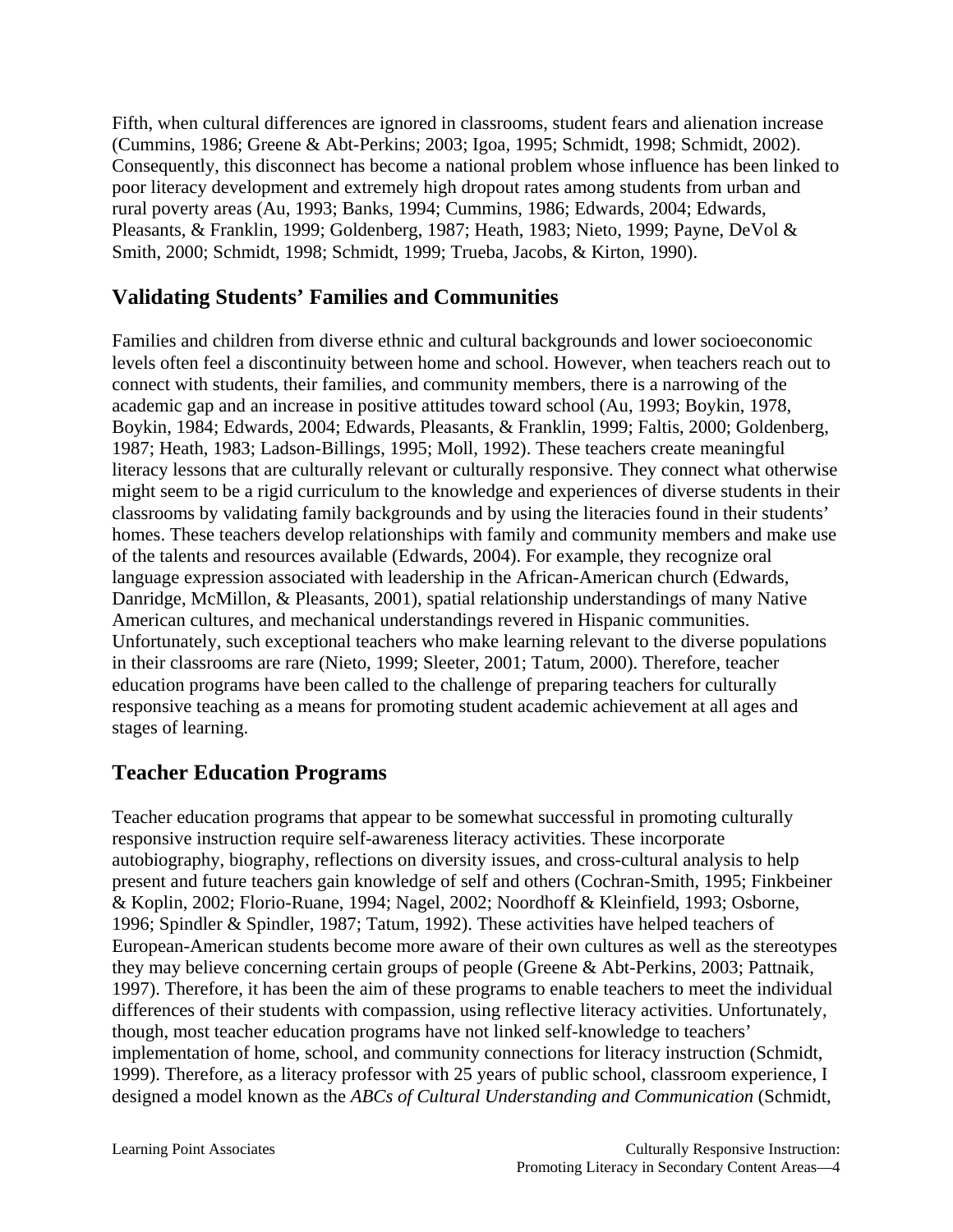1998; Schmidt, 2001; Schmidt, 2002). Current and future teachers write autobiographies, interview family members of students, and complete cross-cultural analyses. After this process, the positive experiences of the interviews and the cross-cultural analyses of similarities and differences motivate teachers to begin designing relevant content area lessons.

# **ABCs of Cultural Understanding and Communication**

Due to the success of the *ABCs of Cultural Understanding and Communication* (Schmidt, 1998), many teacher-education programs and teacher-inservice programs have begun to use the model to develop the awareness that is fundamental to designing and implementing culturally responsive lessons (Finkbeiner & Koplin, 2002; Leftwich, 2002; Nagel, 2002; Schmidt, 1998; Schmidt, 1999; Schmidt, 2000; Schmidt, 2001; Schmidt, 2002; Schmidt, 2003; Schmidt, 2004; Xu, 2000a, Xu, 2000b). *The Seven Characteristics for Culturally Responsive Instruction* (Schmidt, 2003) emerged from inservice-program research. After analyses of four years of participant observations and videotaped lessons across the curriculum in impoverished urban settings, these characteristics appeared to be the essential considerations when planning and implementing successful lessons.

Unfortunately, school districts from high-poverty areas may not have the financial ability, infrastructure, or the human capital necessary to offer or coordinate in-depth inservice research programs. Therefore, the summary descriptions of the lessons in this paper, which have been implemented by five secondary teachers, may inspire teachers and administrators to create their own professional development programs and encourage support groups to design lessons incorporating the seven characteristics. Before moving on to the lessons, it is important to know how the teachers were prepared for culturally responsive instruction.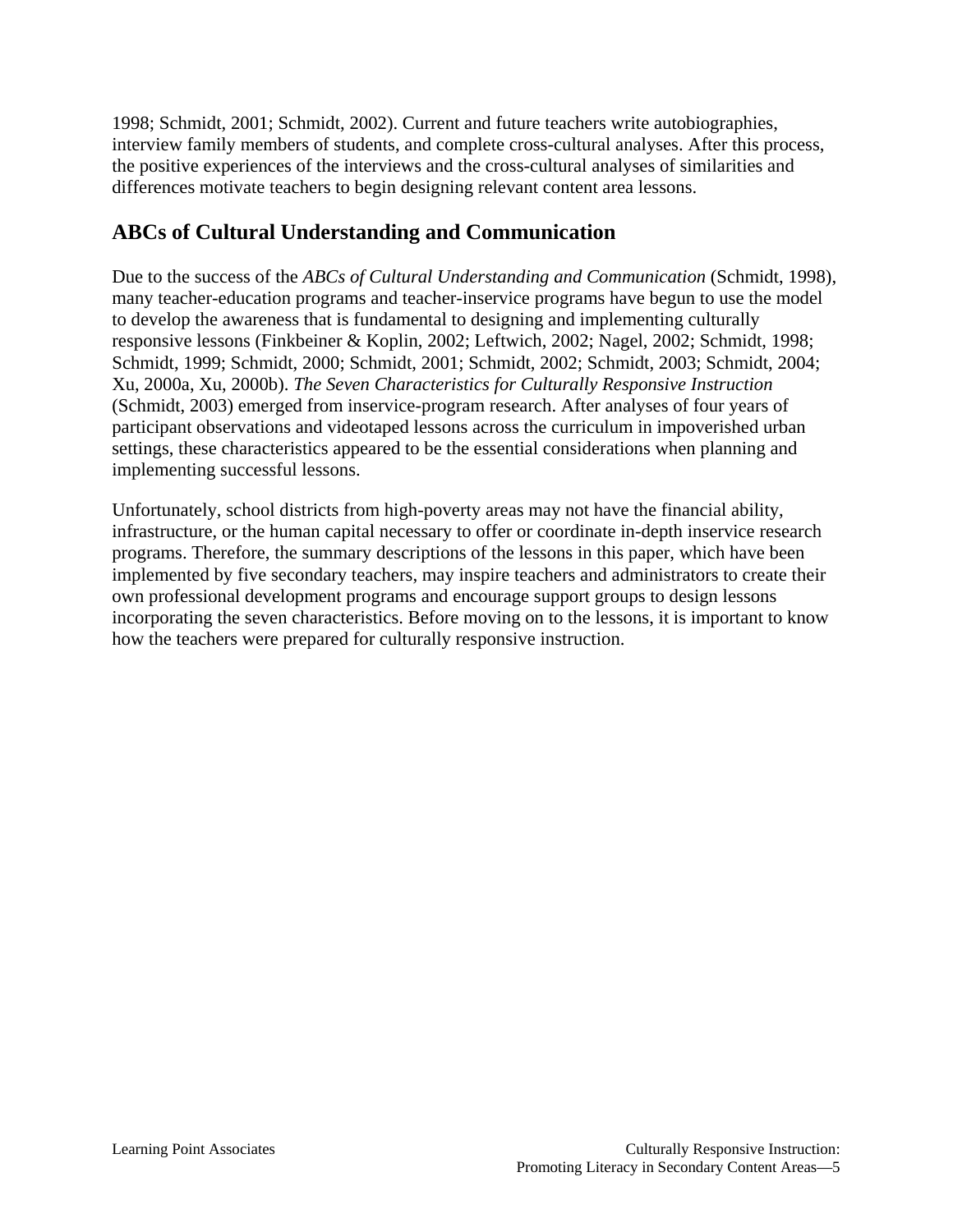# **Literacy Courses**

The teacher education program in which I teach is located in a small, Northeastern liberal arts, religiously affiliated institution. The college population of 3,000 includes 90 percent graduate and undergraduate students from European-American, middle class backgrounds. About 10 percent of the students are from African-American, Hispanic, Asian, Arabic, and Native American origins. Two literacy courses are required in the state's teacher certification programs. The program's courses help teachers understand the basics of the literacy development process and set the stage for differentiating instruction. Key assignments for the courses revolve around the *ABCs of Cultural Understanding and Communication* (Schmidt, 2001). Current and future teachers write their autobiographies, interview people from other cultures, complete crosscultural analyses, and create at least 40 lesson ideas in their content areas related to the integration of home, family, and community cultures. During the semester, the graduate and undergraduate students read many of the multicultural literacy research articles cited in this article, meet class guests from diverse cultural backgrounds, view *Teaching Tolerance* videos (www.tolerance.org), discuss diversity issues, debate various perspectives on differentiating instruction, act out stereotypes, and visit local cultural sites. In addition, students teach at least one culturally relevant content-area lesson in a secondary school classroom.

Students enrolled in the literacy courses typically observe the professor modeling lesson planning in the college classroom, and, when possible, implementing lessons in public school classrooms, thus demonstrating how to apply theory. Students usually see these literacy classes as positive learning settings; however, by the end of the coursework, there is a range of understanding concerning culturally responsive teaching. Some current and future teachers actually change their thinking and begin to apply ideas immediately, others begin to develop a great awareness but need more support to actually implement lessons, and a few express concerns about the need for differentiating instruction for students from culturally and ethnically different backgrounds.

### **Selecting the Teachers and Observing Their Lessons**

For this paper, I selected from among the better secondary content-area teachers with representation from different disciplines. I contacted the teachers by telephone or e-mail, requesting that I observe them teaching.

Only one teacher, Jerry, was worried about the observations since he was experiencing his first preservice site. I convinced him that he need not worry since he was helping me understand my own teaching.

I visited the classes during two months in the early spring to avoid state standardized testing. I sat in the back of the classes and took notes. Occasionally, when invited, I participated in discussions. Students usually wanted to know about the stranger in their classes; their teachers explained that I was a professor who had taught them about teaching. Several students at each site took advantage of my presence for teacher evaluations: "He's great!" "She's okay!" "I sure learn a lot from her!" "He's good!" "I like him." "He cares about us!"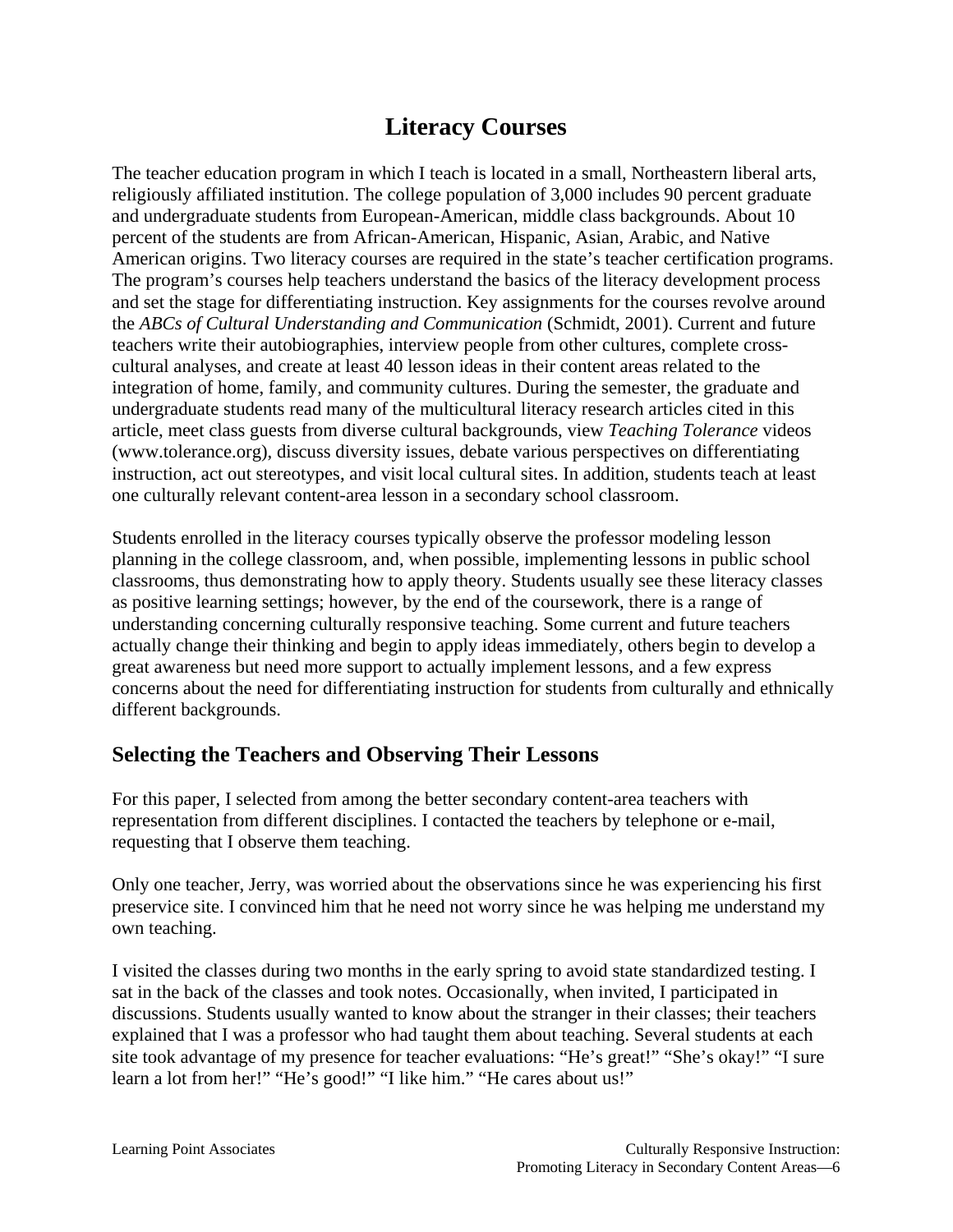In addition, I interviewed the teachers after their lessons to hear their reflections, and I recorded notes on paper. I received lesson plans and materials at that time. Lesson observations were outlined on notepaper, but were recorded immediately in great detail on my home computer. Furthermore, teachers completed questionnaires about their lesson-planning processes that they sent to me during the weeks following my visits. This gave them time to add reflections and gave me an opportunity to compare and contrast my perceptions with their perceptions concerning the planning and implementation of the lessons.

Analysis of all the data collected was based on *The Seven Characteristics of Culturally Responsive Instruction.*

In the next section, the teachers, settings, lessons, and links to *The Seven Characteristics of Culturally Responsive Instruction* are portrayed for the purpose of encouraging adaptation and implementation in similar schools.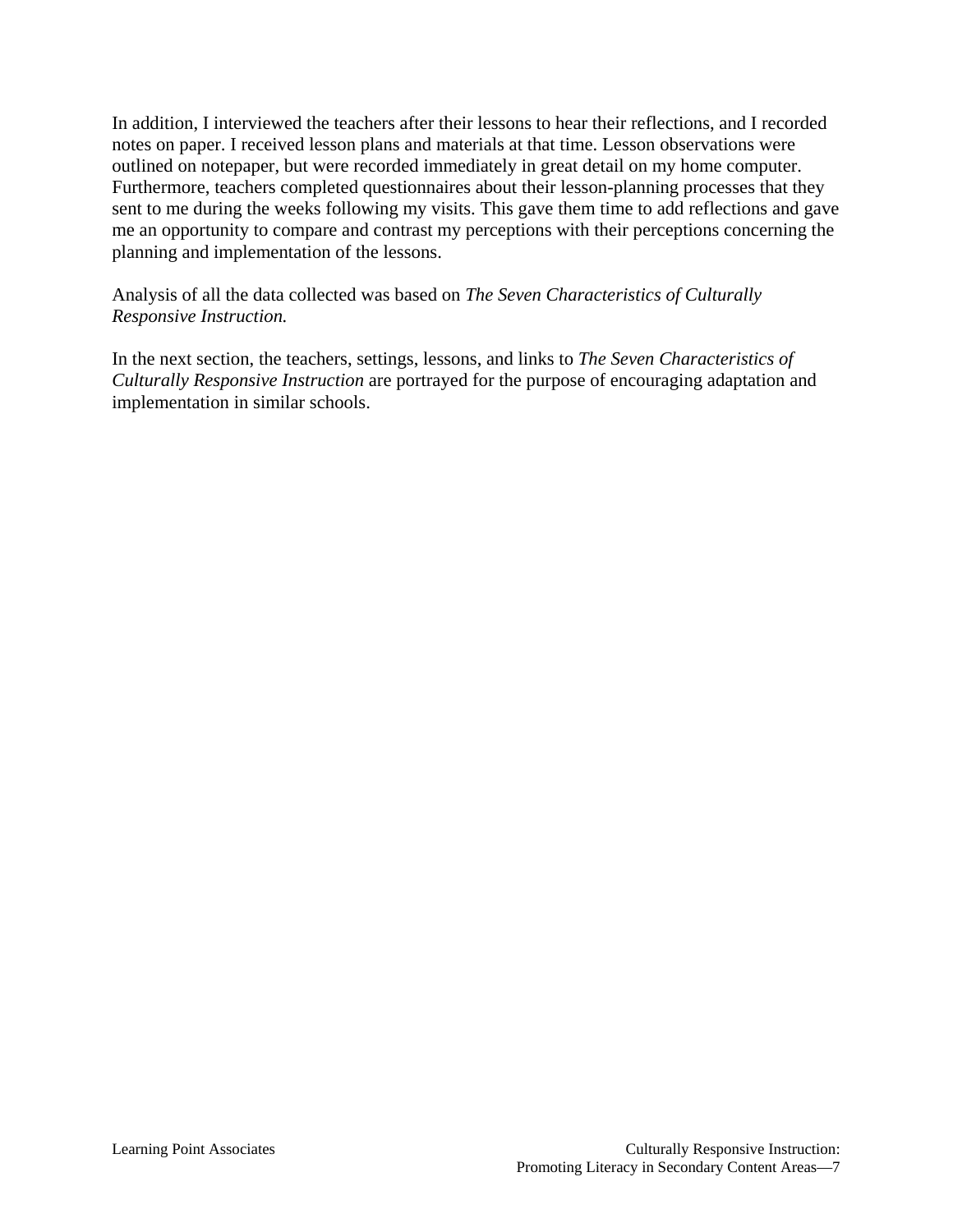# **Culturally Responsive Lessons**

### **Physics Class**

When I observed Jerry he was in his fourth week of teaching. His cooperating teacher was pleased with his work and said, "Jerry is teaching me new strategies for working successfully with my students."

Jerry had a career in electrical engineering for 18 years before pursuing a second career in education. In his late 30s and of European-American origins, Jerry was an outstanding student in the college classroom. He questioned critically and seemed to enjoy the lively debates that took place. He designed 40 culturally responsive lesson ideas for the physics curriculum and wrote a paper concerning gender equity in science classrooms.

The high school in which Jerry taught was in an urban poverty area with 75 percent of the students receiving free or reduced-price lunch and breakfast. Jerry's huge classroom contained 15 desks in front of black, slab-topped laboratory tables. The desks faced a raised, demonstration laboratory table with a chalkboard across the wall behind it. Jerry stood in front of the raised laboratory table when he taught. The 15 students in his class were Somalian-American, Lebanese-American, Asian-American, African-American, Hispanic, and European-American. There were eight men and seven women in this senior, elective physics course. The class met two or three days a week for two and a half hours per session

One of Jerry's lessons was about the physics of sound. He began by playing a Stevie Wonder CD. Jerry had brought in a guitar and African drums. He demonstrated their use and discussed the vibrations of the strings and drum. Students enthusiastically volunteered to play along with the Stevie Wonder recording. One student sang and the vibrations of her vocal chords became part of the lesson.

Vocabulary was then introduced with a note-taking guide for all students. Words such as *oscilloscope*, *resonance*, *natural frequency*, *amplitude*, and *sound waves* were defined using the musical instruments. The homework assignment was to bring in musical instruments to play as a means for applying the new vocabulary and studying the mathematics associated with sound. Two days later, the class response was extraordinary, with 100 percent involvement.

A week later, Jerry taught a lesson about gender and science careers. He talked about his own experiences as an engineer, but explained that many other occupations related to engineering or principles of physics. The class brainstormed physics-related careers and listed plumbers, construction workers, automobile mechanics, electrical workers, architects, and appliance repair.

Jerry continued by asking about women in these fields and provoked a discussion concerning whether women could perform well in these occupations. For homework, Jerry requested that students go to websites and find biographies of those involved in engineering or similar work. Figure 1 shows Jerry's assignment sheet.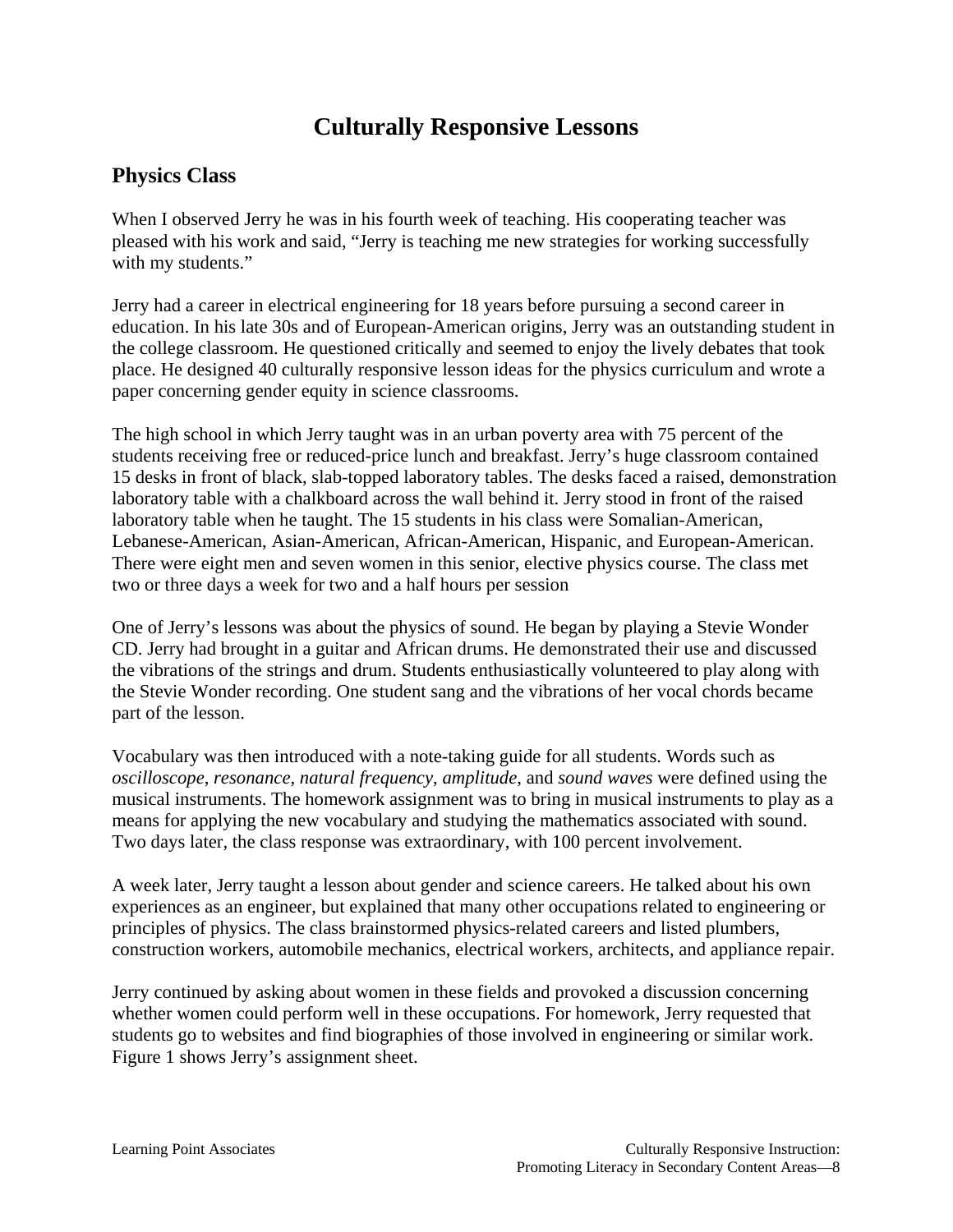# **Engineering Class—Internet Research Assignment— Engineering Biography**

We can learn and take inspiration from biographies, especially when drawn from the lives of positive role models. Your assignment is to use the internet to learn about the lives of influential men and women scientists from diverse backgrounds.

- Explore the following websites: **www.princeton.edu/~mcbrown/display/women.html**; **www.princeton.edu/~mcbrown/display/faces.html**
- Carefully choose (at least one) person from these sites for the following assignment.
- $\bullet$  Write a report that includes the following elements:

Describe the person's accomplishments.

Summarize a few facts about the life or background of the person.

What can you learn from this person's story?

Why did you choose this person?

How were you influenced or inspired by this person's story?

- Your report should be typed.
- Your report should be thoughtful.
- Your report should include three or more paragraphs.
- Your report may describe one or more persons.

Next, Jerry introduced a Public Broadcasting Station video concerning engineering and technology. Students were given a guide to complete as they watched. The video included African- and European-American female astronauts and aeronautical engineers. They told about their education and the necessary hard work. They talked about their accomplishments and how their work has affected others. The men and women in the video explained the importance of including both men and women in scientific fields since they bring different perspectives to the table. All of the women in the video mentioned their dreams and "the necessity of focusing in on the important things in life rather than the foolish things."

After the movie, Jerry asked students to talk to their classmates about their dreams or aspirations. Students shared their thoughts and discussed what they needed to do to see their dreams come true. Early childhood education, criminal justice, law enforcement, restaurant management, automotive mechanics, music, and cosmetology were mentioned and analyzed in terms of what would be needed to achieve these goals. The class ended by referring back to the Stevie Wonder lyric of the previous week.

Jerry's students were attentive throughout the lessons. Considering the steady interruptions and distractions, such as knocks on the door, public announcements, and students entering and leaving class, it was amazing that Jerry or any teacher could teach and the students could learn.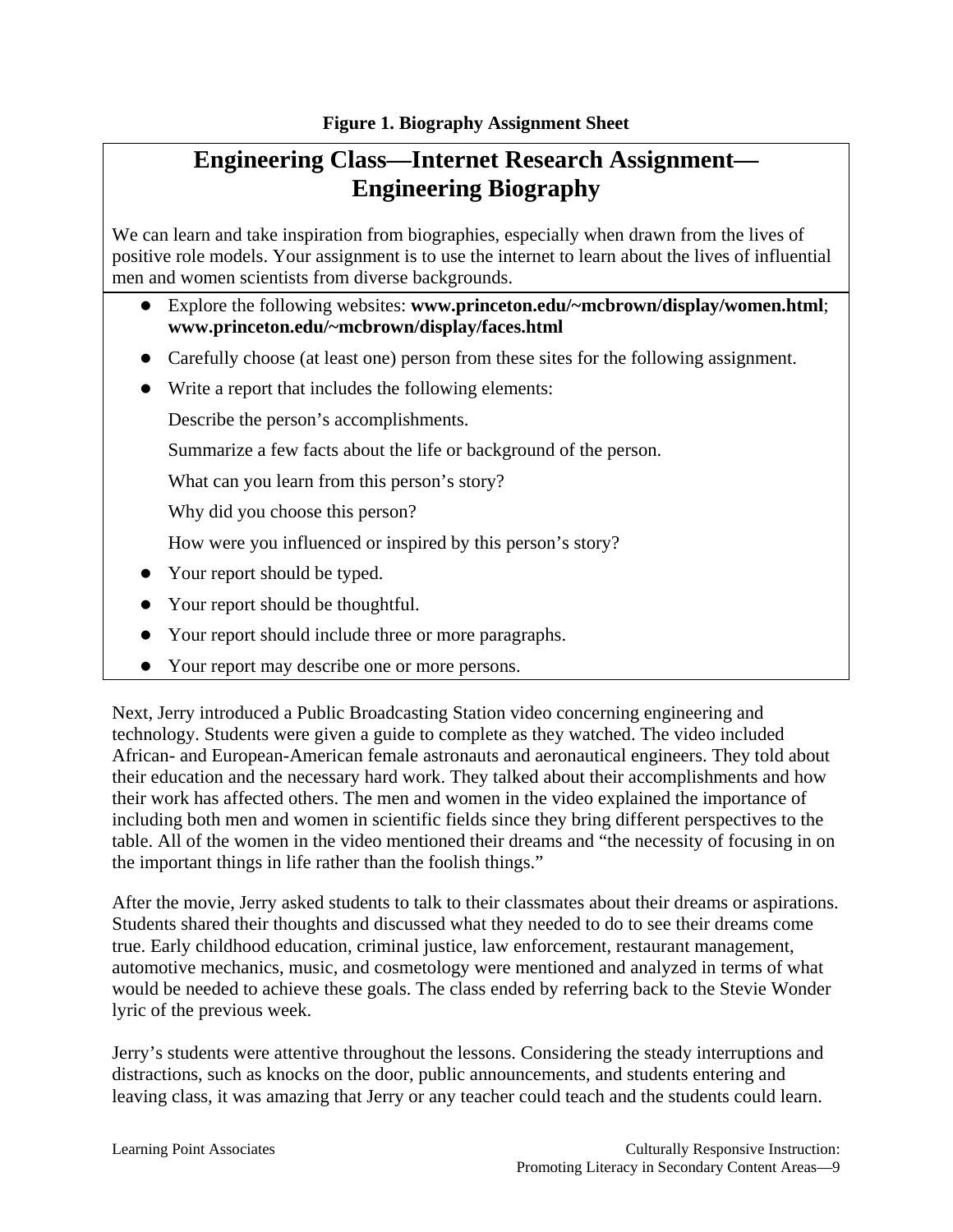However, Jerry applied the characteristics of culturally responsive teaching and was able to achieve remarkable results. By the end of his eight weeks in the high school, his cooperating teacher praised Jerry for his remarkable personal and professional relationships with students. His lessons demonstrated that he valued their prior knowledge and experiences.

#### **The Seven Characteristics of Culturally Responsive Instruction**

When examining Jerry's lessons, a new teacher is seen beginning to implement the seven characteristics. First, Jerry guided his students toward high expectations with assignments that utilized technology and gave them opportunities to research, read, and write carefully constructed reports. The websites motivated the students and stimulated their thinking about future careers and dreams through discussions of the video. He did not make specific connections with families, but he did reshape the curriculum to connect with individuals' backgrounds through music. They borrowed instruments from family, school, and community members and utilized musical interest, talents, and a great musician to learn about the physics of sound. Active learning resulted when students participated in playing and singing. Reading, writing, listening, speaking, and viewing occurred as physics vocabulary was learned through active involvement in relevant ways. Jerry facilitated discussion with directions, questions, and summaries of responses. Students' control of the lessons was expressed in their full participation in the music and their time spent expressing ideas and opinions in pairs and in class discussions related to the video. By connecting with student interests and talents, Jerry reduced anxiety associated with learning physics and increased student contributions to the class.

### **Mathematics Class**

Joyce is a mathematics teacher in a rural high school attended by numerous Native Americans. She is Native American and brings culturally relevant literacy in mathematics to the classroom through artful negotiations that involve teachers, students, staff, and communities. Joyce graduated from the same high school and won a full scholarship to study mathematics at a prestigious engineering school. After the first year, she left. As she tells it, "I was lost. I was away from home and family. I realized how important my culture is for my life. I decided that college wasn't for me."

When Joyce returned home, she began working as a teaching assistant in her high school, tutoring students in mathematics and science. The Native American students especially appreciated her help: "You explain things, so we can understand." This stimulated her interest in education and she returned to college for her teaching degree. In my classes, she talked about the need for students to have models from their cultures. She had a passion for mathematics and a passion for helping her rural public high school teachers and students understand and appreciate the Native American ways, so everyone would have opportunities to learn and succeed.

Presently, Joyce teaches inclusive seventh- and eighth-grade mathematics at her high school. Her classroom decor includes posters and objects related to world cultures and their contributions to mathematics. Chinese, Egyptian, Arabic, Mayan, Russian, Greek, Italian, Hispanic, and Native American mathematical knowledge is displayed. In addition, posters for movies, lacrosse, and basketball adorn the walls, signifying Joyce's interest in her students' popular culture. Joyce also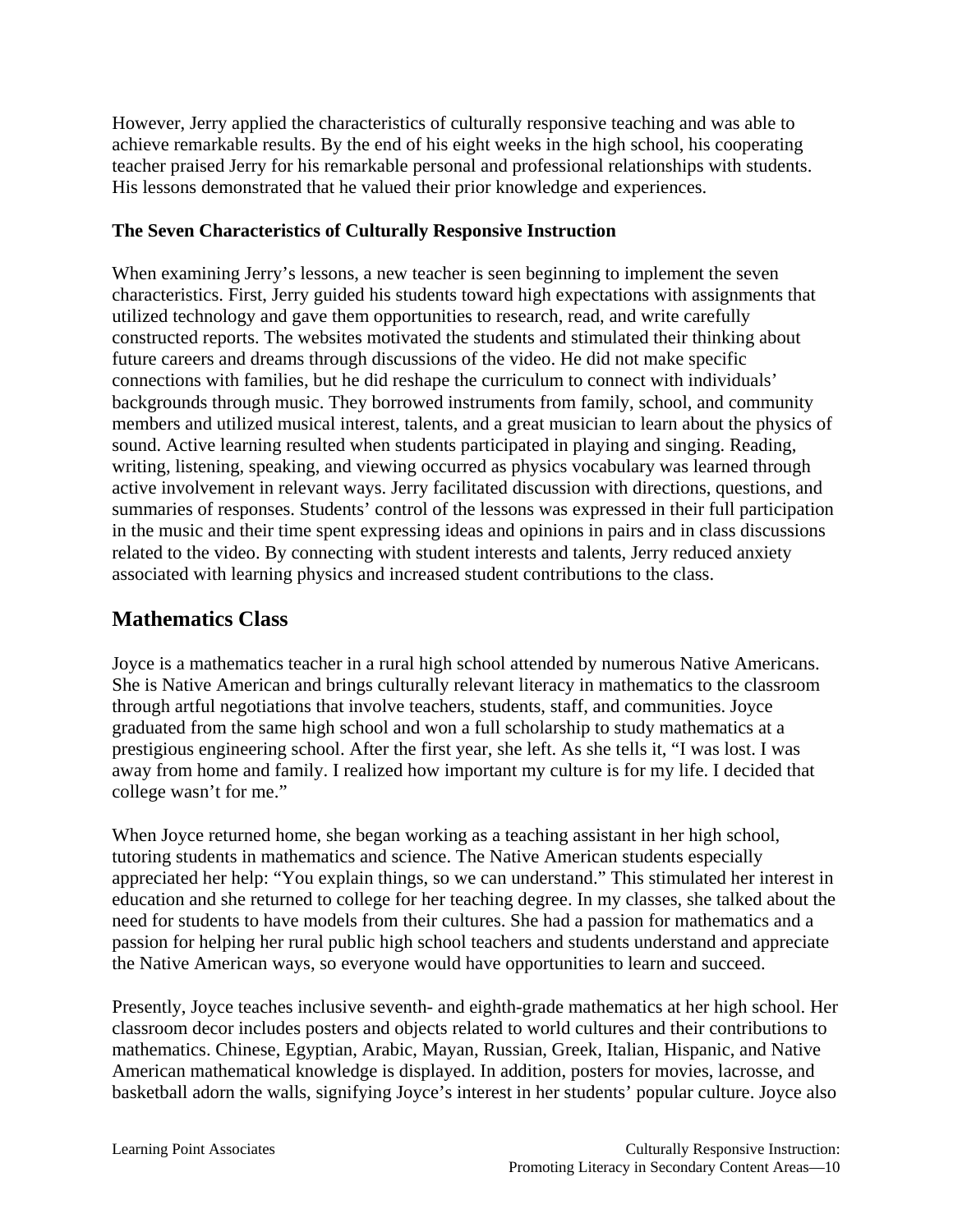has made use of space in the hallways to celebrate mathematics with students' work. Tessellations, string designs, and three-dimensional geometrics appear on the walls. A sign, shown in Figure 2, hangs above her door as a reminder that she is ready to help and expects her students to learn.

#### **Figure 2. Joyce's Sign**

| "Let No One Ignorant of Geometry Exit From Here" |  |
|--------------------------------------------------|--|
| Joyce Lewis                                      |  |

In addition, Joyce has created a mathematics Word Wall to assist students as they write mathematics problems and explanations. She explained, "They need to be constantly aware of mathematics vocabulary. They need to be comfortable with the language of mathematics."

Joyce makes mathematics real and interesting to all students, but now the Native American students have someone who understands. She includes as many cultures as possible in the teaching of mathematics. She explains, "Mathematics is not exclusively a White Man's subject. Many cultures contributed to our knowledge of mathematics."

As a result of Joyce's success, many secondary teachers join with her on class and community projects and use her as a resource for lesson ideas in other content areas.

Joyce also conducts mathematics fairs several times a year to encourage family and community participation in the study of mathematics. Hawaiian quilts and Japanese *origami* are created, along with many other activities. Her goal is to involve the community in mathematics: "This is a subject that so many fear, but it is so relevant to the natural world as well as the scientific and technological world."

During the week prior to my visit, Joyce's students traveled to the Onondaga Nation School and taught mathematics to second-grade Native American students. This was an empowering student, family, and community experience. Joyce's Onondaga Nation students proudly led their classmates into a school on the reservation. The European-American students learned positive information from the experience.

On the day I observed, Joyce began her lesson by referring to the teaching of patterns to secondgrade students at the Onondaga Nation School: "How did we teach the students?"

A student responded with, "Step by step, we had a pattern to show them and ways to look for patterns."

Other students added, "We showed them how to make patterns." and "We showed them that mathematics is patterns."

Students then began class by studying a mathematics puzzle that connected with the homework assignment on geometric patterns. They worked in pairs and were focused immediately. They followed a step-by-step mathematical procedure to produce a pattern as Joyce circulated among them. Conducting the class in this manner helped Joyce personally explain the material as well as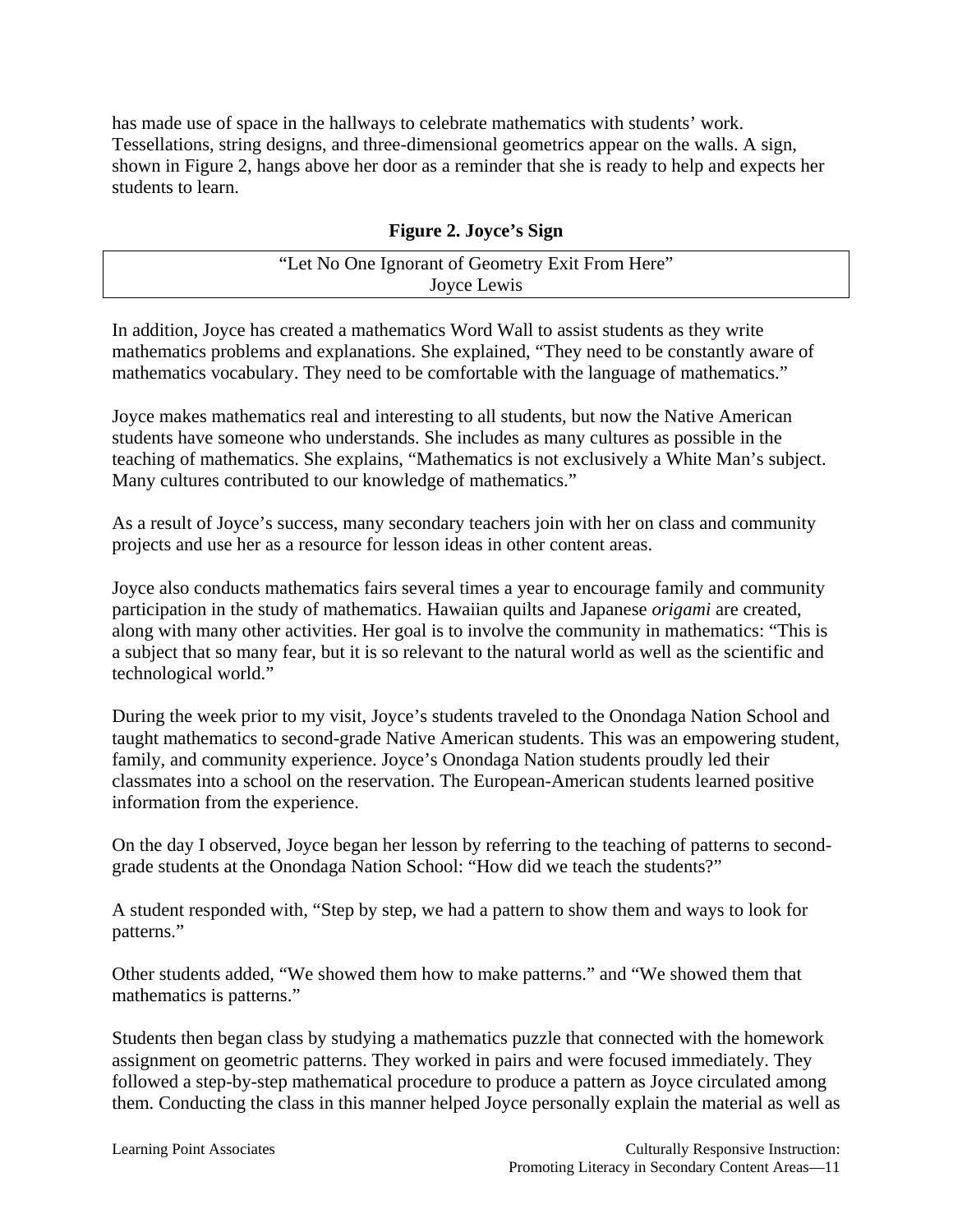examine individual understandings. She also praised student work and made positive, helpful comments. Students then shared their procedures as Joyce recorded their ideas on an overhead transparency.

Next, Joyce introduced a step-by-step divisibility test for simplifying fractions. Students each had a sheet matching the overhead so they could take notes as she proceeded. "I want you to look for the patterns as we create a chart." She explained, "It is important for you to do these tests mentally rather than depend on calculators."

The chart included numbers from 2 to 10. She used real dollars and cents as examples for each of the rules. She then had students work in pairs to create new examples for each rule and design their own charts using their own examples. As Joyce circulated to check for understanding, students remained focused on their work. The class ended with examples given for each rule. Joyce encouraged them to study their charts with a friend or family member for the next day's quiz.

In the next class, Joyce taught equations with two unknowns. She distributed cards with equations that had one unknown to groups and pairs of students. She asked students to solve the equations and then think of life problems with unknowns. Students quickly settled into talking about mathematics and shared several life situations. "How tall will I be?" "What will I be when I grow up?" "Who will win the lacrosse game this week?"

Next, the same groups received a series of four cards, each with different combinations of two unknowns. Triangle, square, star, and a number made up each equation. Students had to discover what number was the triangle, what number was the square, and what number was the star. Again, Joyce circulated, praised, and supported their efforts. Students worked nonstop and shared their answers with the whole class as Joyce recorded their ideas on overhead transparencies.

In Joyce's classes, students with special needs are not obvious. A special education teacher circulated during group work, occasionally assisting an individual or small group of students.

#### **The Seven Characteristics of Culturally Responsive Instruction**

When examining Joyce's lessons, one can see that she expects her students to think mathematically by connecting mathematics to everyday life. As a result, she has high expectations for all of her students. Every class has an inquiry approach in which students are creating, investigating, and attempting to establish meaning from every lesson. Joyce has reshaped the curriculum and connected mathematics to her students' and community members' lives. With her colleagues, Joyce has established mathematics fairs and developed close relationships with her children's families. She said, "I meet with parents whenever and wherever. I try to find out how they use mathematics in their lives and work. I invite them in to talk or share what they know. I want my students to know success in my classes."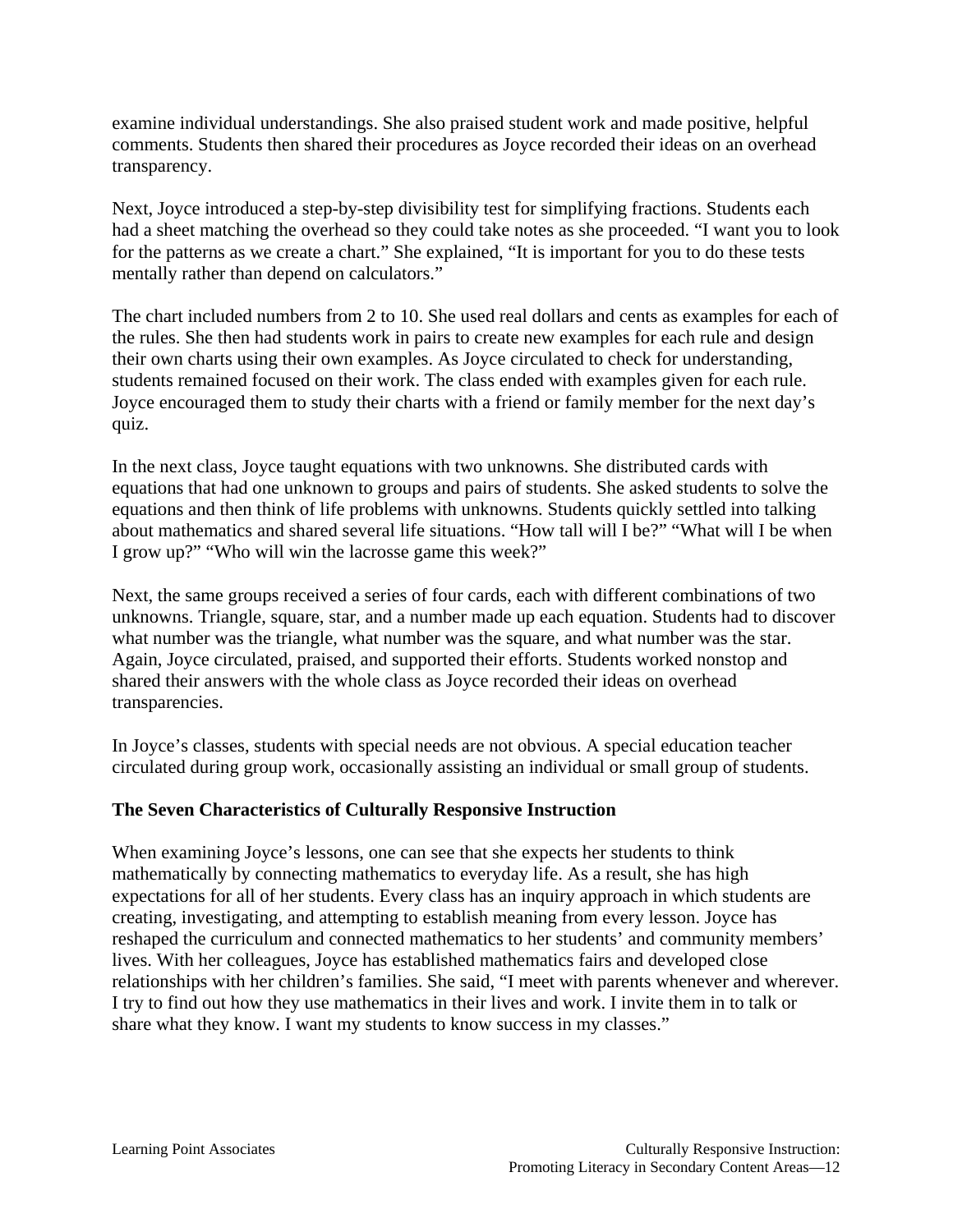According to Joyce's principal, the families in the rural community know her. "She gives our seventh- and eighth-grade students what they need to enjoy mathematics and do well at the high school. She knows how to talk to people, and she takes time to listen and find out who they are."

Joyce encourages students to talk and share and provides a risk-free environment in which she can work closely with students at all levels of learning. Students write sentences about their own lives using the mathematics-vocabulary Word Wall. They read and complete problems in their texts, but they also create their own mathematical problems related to the standards-based curriculum. Their active involvement, from the moment they walk through the door of her classroom, focuses the students and puts the responsibility for learning on them without making it a burden. There is a "healthy hum" present at all times, except when Joyce gives brief lectures, presents examples of work, or summarizes student responses.

# **Alternative Secondary School**

Crystal is of European-American origin and in her mid-30s. She was an unusually creative and joyous English and history major in my undergraduate instructional-planning course 10 years ago. After several years of teaching, she returned to her alma mater for graduate work and enrolled in my literacy courses. Her graduate area of study was secondary special education. Presently, she teaches in an alternative school setting for seventh-, eighth-, and ninth-grade students who have been removed from area high schools because of their severe behavior problems. This school, housed in the basement of a church in an upper-class community, provides a "last chance" for students to receive a public education. Students bussed to this location are from diverse ethnic, cultural, and socioeconomic backgrounds. Their previous problems include combinations of the following: stealing, apathy, attendance, academic failure, and physical violence with teachers and students. Their parents are often enablers due to their own negative educational experiences. A goal for this alternative program is to teach selfcontrol.

Crystal has remained in contact with me through the years, inviting me to the annual academic celebration of students' work. Her impact on students has been both academic and social. In the past, I have written about Crystal's unique accomplishments regarding home-school communication. Crystal expressed her teaching philosophy during my recent observations:

You can't get anywhere with my kids if you don't make lessons relevant. I want them to learn and be successful. The key to that is communication with families … real communication … visiting homes, calling parents. Forget notes home. The families are happy to see me. They don't trust the social workers, but they trust me. A visit from the social worker is a stigma. I give them my home and cell phone numbers, and they call me when there is a crisis. One night I was called because of a suicide attempt. The student had tacked my Christmas card on his bedroom wall, so the parent called me for help. At one point in my career, I brought a child home to live with us.

Crystal teaches the English and social studies courses to 20 students in a small room in the church basement. Other areas in the basement are devoted to the mathematics and science classes. Crystal's classroom is a comfortable place with learning centers that capture the imagination. Her room has world maps on the walls, an overstuffed sofa and lounge pillows, lush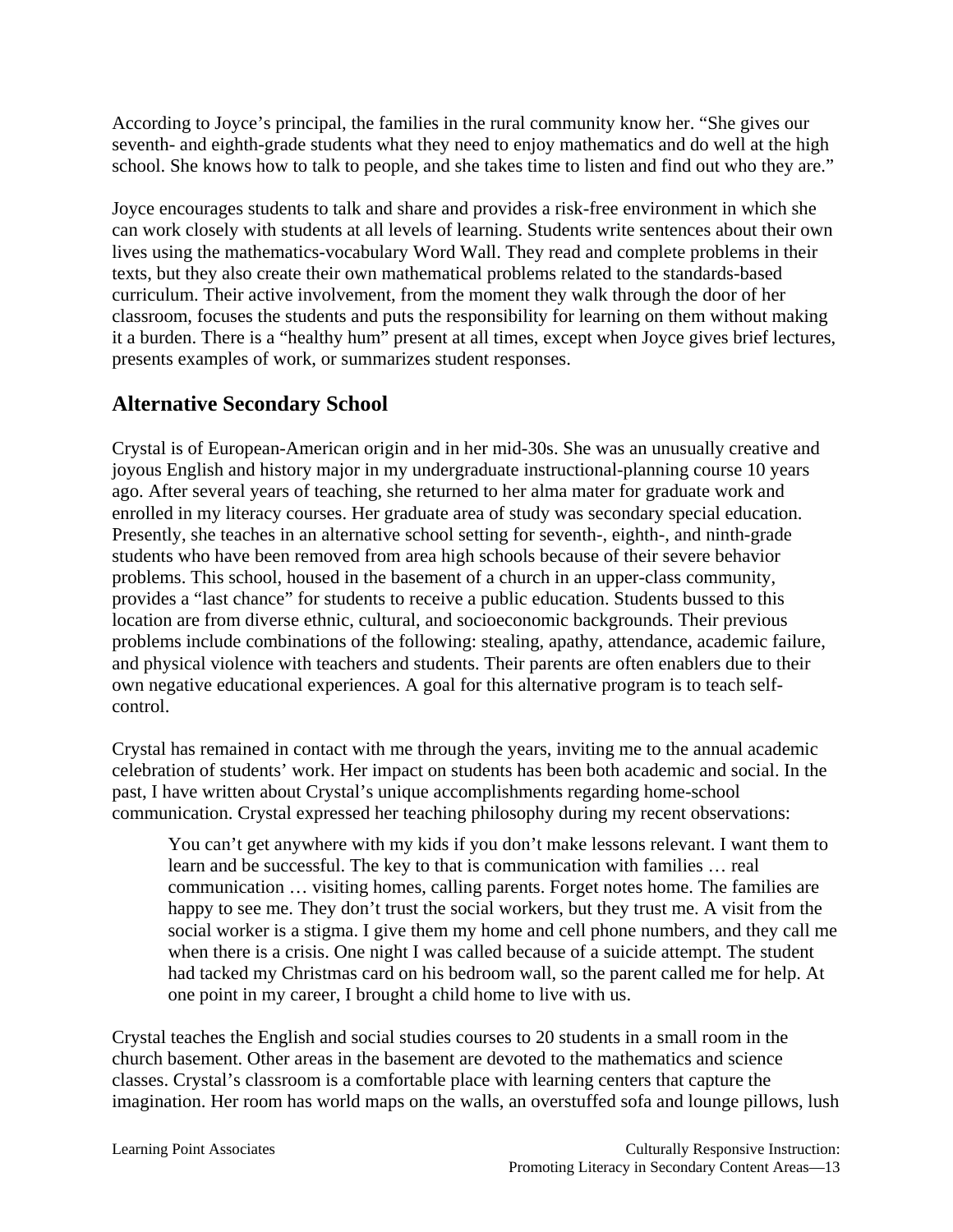plants, elongated study tables, and books, books, books everywhere—from *The DaVinci Code* and *The Five People You'll Meet in Heaven* to the classics—all housed on shelves around the room. In addition, young-adult novels such as the *Goosebumps* series, sports and teen magazines, picture books, *National Geographic* magazines, nonfiction books concerning WWII and art history, and newspapers add to the mix of materials. Crystal always attempts to mesh what students are reading with what is being studied. She also reads novels, such as *The Client* and *To Kill a Mockingbird*, aloud to the students*.* "Students truly enjoy this; it inspires them to try reading a variety of books during the daily free-reading choice."

Discussions follow reading time. Topics such as smoking, suicide, racism, drugs, and sex are common. Recently, Sigmund Freud was a topic; it was soon discovered that some students thought the topic was about Siegfried and Roy and the 2003 tiger attack in Las Vegas. Humorous exchanges followed. (As a matter of fact, good-natured humor is always welcome in Crystal's class.) Many of the discussions lead students to recommend reading materials they have perused in class.

Students in Crystal's classes rarely finish their education at the local high schools so Crystal stays in touch when they leave her program. She helps them get their General Educational Development (GED) and claims to have successfully hounded many. "When they pass the test, they discover that higher education is a possibility. This allows them to see opportunity."

The blackboards in this classroom act as Word Walls for vocabulary in specific areas of study. Pictures from Shakespeare's *Romeo and Juliet* appear near a small stage with a gold curtain, and large digital color photos show students playing various roles in Shakespearean plays. Posters of Danny Devito from *The Renaissance Man,* Mel Gibson from *Hamlet*—"To thine own self be true"—Eminem, and G-Unit grace the walls. Finally, cardboard triptychs appear on the shelves, titled "Women of Achievement" from ancient to modern, such as Cleopatra to Anne Frank.

Classical and popular music play in the background as students work in pairs and threes. There is a rack of CDs for students to select. A favorite is Kanye West. Quiet discussions of answers on text reading guides provide opportunities for students to validate and question ideas. If students are writing essays, they occasionally stop and ask to read a portion to his or her neighbor.

Finally, an area is specified as the *Circle of Courage*. This is the class code of behavior and consists of concepts such as belonging, generosity, mastery, and independence. These are concepts discussed and practiced with specificity throughout the school year. In addition, students are expected to complete all class work to the best of their abilities; they soon realize that Crystal is their friend and boss. In a brief exchange, this was made clear:

Student: "I ain't reading this; it's boring!"

Crystal: "Oh yes you are! Remember, I'm your boss, applesauce."

Student: (chuckles and continues)

During any class exchanges, students have three choices, represented with hand signals: "Call on me," "I'll try," and "Don't have a clue." This allows for thoughtful expression and carefully considered responses.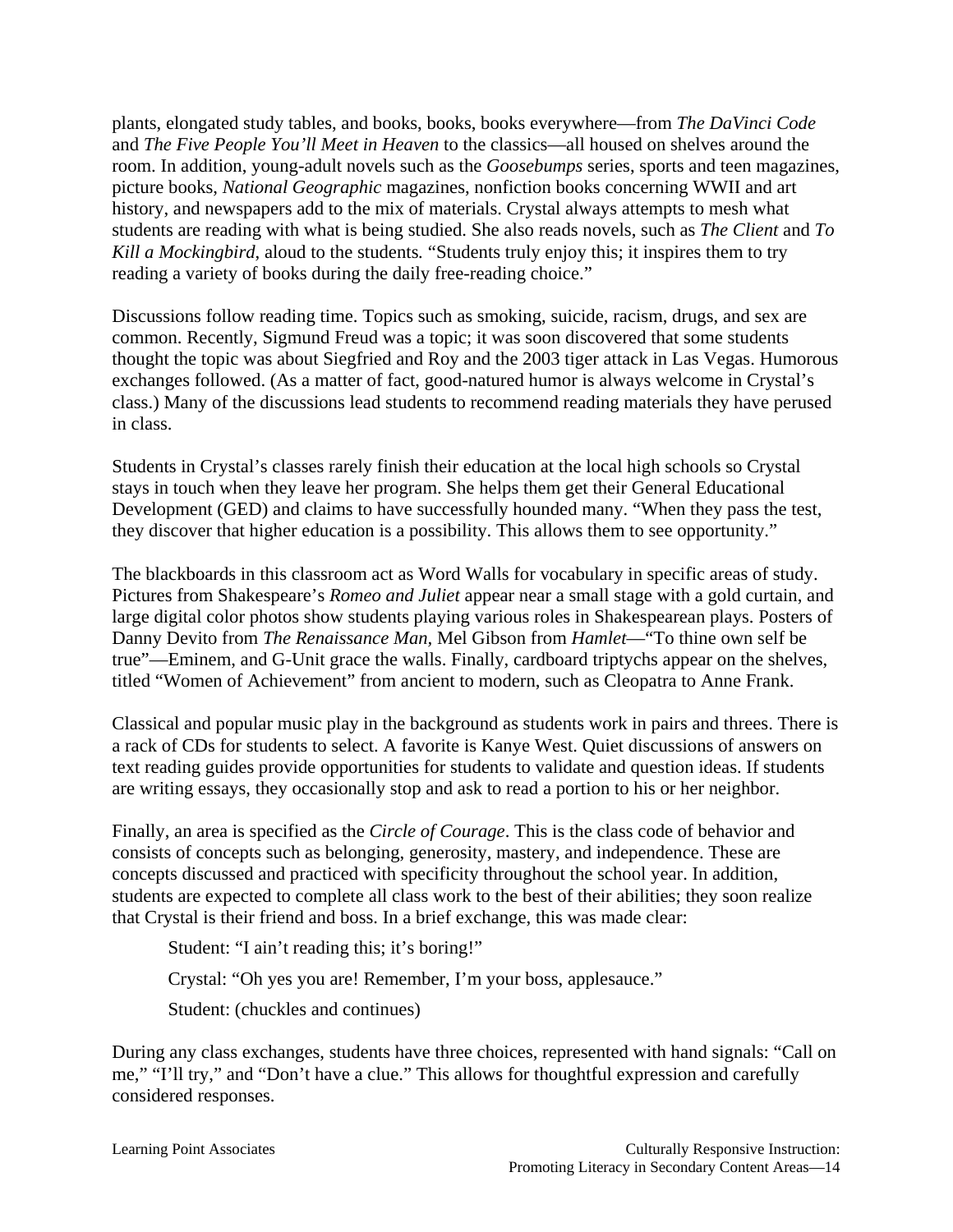Crystal's lessons usually include reading and discussion guides for textbooks; summary paragraph writing; using Word Wall vocabulary for content-area units; hands-on cut, paste, and draw activities; and Readers Theatre. (There is a huge drawer with magic markers, pencils, scissors, and rulers as well as a closet filled with theatrical props, such as cardboard swords and shields, crowns, velvet capes, and other items.)

On the morning of the day I observed, Crystal met with her 12 students of eighth- and ninthgrade American history, world history, and English. The afternoon was reserved for the seventhgrade students. While one table group of ninth-grade students were reading, writing, talking, and discussing the influences from Athens and Sparta, the other table of eighth-grade students were analyzing the Civil War Era and relating it to the present national situation. The Word Wall, as seen below in Figure 3, served to stimulate their analysis:

| <b>Figure 3. Word Wall</b> |  |
|----------------------------|--|
|                            |  |

| <b>Vocabulary</b> |            |                      |           |                     |
|-------------------|------------|----------------------|-----------|---------------------|
| emancipate        | slave code | extended family      | total war | Sectionalism        |
| social reform     | secede     | fugitive             |           | temperance movement |
| abolitionist      |            | underground railroad | Civil War | racism              |

All eighth- and ninth-grade students shared their work with the whole group and a class question-and-answer period followed. Lively, honest exchanges regarding interracial dating and prejudice produced interesting perspectives. Students were respectful and patiently listened to each other's voices, prior knowledge, and experiences.

Another powerful strategy used by Crystal was Readers Theatre. Students studied Shakespeare through delightful stage presentations, complete with crude costumes. Students learned that men played the parts of women in theatrical productions of the time so they willingly assumed the roles. *Romeo and Juliet* was the play of the week, and students proceeded to collect, from a closet, costumes associated with the roles assigned by Crystal. The eighth- and ninth-grade students performed Act II, scenes 1 and 2. Props included cardboard-and-duct-tape swords, red velvet crowns, and black felt hats. Crystal directed as students read from their paper scripts and acted out their parts in front of the gold-curtained stage: "Romeo, this is your best friend Mercutio. He dies in your arms—show emotion!"

Before students tackled the next scene, they reviewed the script from the previous scene to make sure everyone understood. Crystal asked about the meaning of the line regarding "the beautiful face and a serpent heart." All participated with real examples from their own experiences, bringing up teachers, lost friends, and relatives. When the students acted in both scenes, they changed roles and repeated Act III. To summarize the work of the day on Shakespeare's *Romeo and Juliet*, Crystal began a discussion of the *Circle of Courage* and how it related to the play. Students then wrote about "belonging" and "mastery" and how "belonging and mastery" contributed to the problems in the play.

Every spring, Crystal produces the Academic Fair—four hours of celebrating students' best work. Families, community members, and school administrators are sent special invitations to view student accomplishments. Displays are set up in the largest room of the church hall along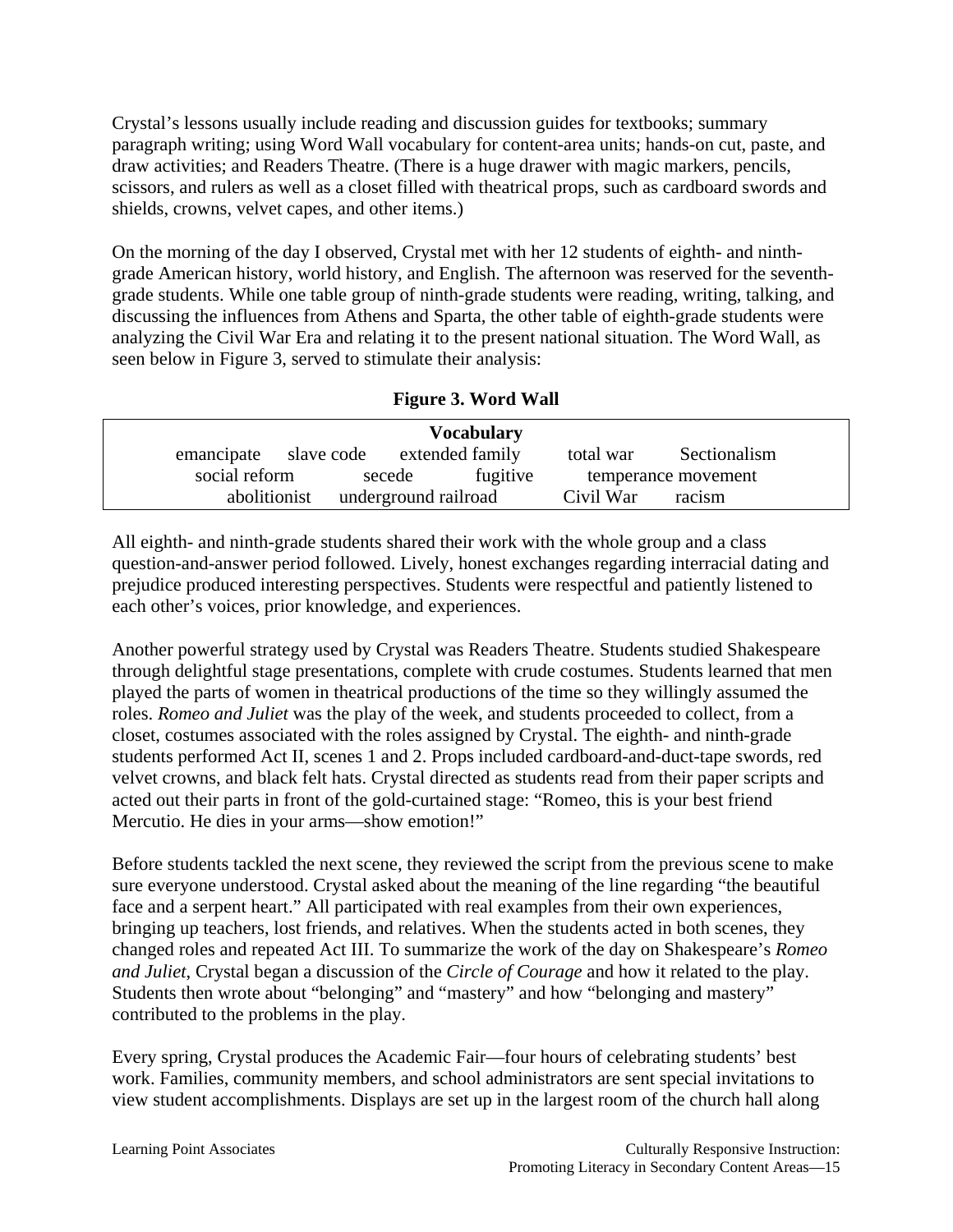with coffee, tea, and cake. Guests are escorted to centers at which students explain their work in science, mathematics, history, and English. Before the fair, students practice gracefully greeting all guests, including the principal who might have expelled him or her from school. Students beam as videos roll and interactive centers capture attention. Visitors are struck by the students' accomplishments and capabilities when they have a teacher who believes in high expectations and makes learning relevant and active.

#### **The Seven Characteristics of Culturally Responsive Instruction**

Crystal, a master teacher, has incorporated the seven characteristics on a daily basis. She wants her students to succeed and knows that being responsive to students' social, emotional, and academic needs are crucial. She challenges their academic and social abilities by constantly offering opportunities to discuss complex local, national, and international problems. In addition, they critically analyze and argue historical and literary events with solid information and rules of debate. Crystal demands excellence in assignments but is always there to assist students as they produce such work. Only the best products are submitted to the annual Academic Fair. Finally, Crystal assists students as they explore their talents and think about future careers.

Crystal knows her students' families, and they know her as an equal partner in their children's education. The families want the best that is possible for their children and understand what she is doing. Crystal has reshaped the curriculum, making it relevant to students' lives. The lives of great people and past events are related to the lives of the students and current events. Connections with local and regional community members are made meaningful with career visits from leaders of businesses and occupations. This makes the students aware of future possibilities and their own importance to others.

Crystal encourages the sharing of teaching and learning as students study in pairs. Therefore, there is plenty of active involvement through discussions, field trips, Readers Theatre, and artistic work. Furthermore, reading, writing, listening, speaking, and viewing are practiced in all that is accomplished each day, giving students opportunities to develop literacy in ways they previously have not had. Crystal is in charge as she facilitates learning, but students have much control over their own learning as witnessed in the "healthy hum" that allows students to choose activities and resources, express critical thought, and practice logical argument. Undue stress and anxiety does not appear to exist in this academic environment.

# **Biology Class**

Tim is an experienced biology teacher, of European-American origins in his mid-30s, working in an impoverished urban school at which 95 percent of the students receive free and reduced-price breakfasts and lunches. Three years ago when Tim enrolled in my literacy courses as a graduate student, he hoped to motivate his students. He explained that most of his students do not attend school regularly and most could not care less about his courses. He could not understand their attitudes. "Biology affects everyone every day of their lives. Why aren't they interested?" At the time, he talked about enjoying his students and developing trusting relationships; however, he believed he could not influence their achievement in his content area. So, from the beginning of the graduate literacy course work, he attempted to implement literacy strategies in his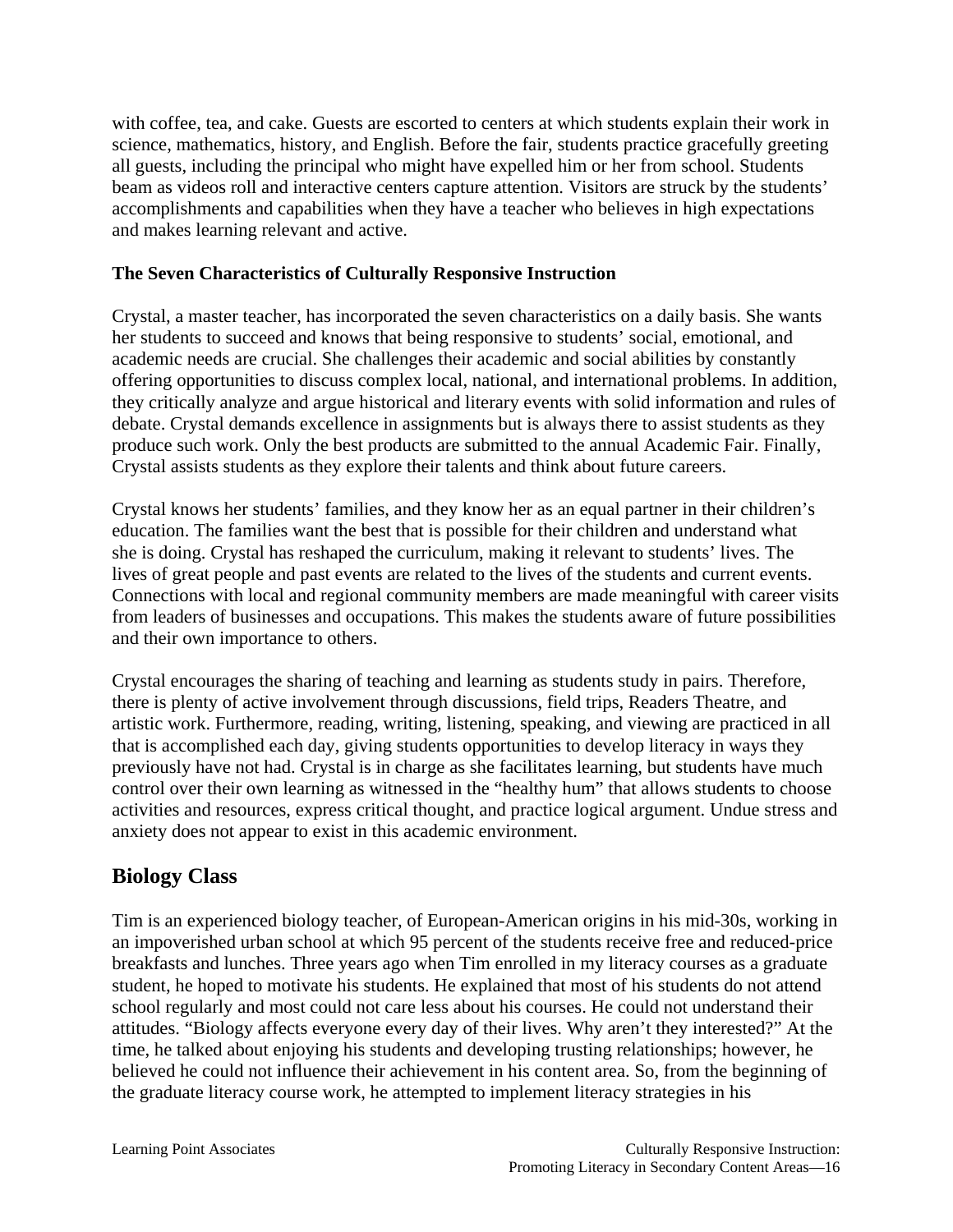classrooms; he was pleased with the immediate results.

Today, Tim does not think twice about creating lessons that draw upon student home and community cultures. His students appear fascinated with his classes and attendance and achievement are at all-time highs.

I observed Tim's inclusive biology class of 20 typical students and five students with special needs. (One teaching assistant was present and sat near a student.) The class was 95 percent African-American and Hispanic and 5 percent European American, with 60 percent female and 40 percent male.

The lesson began with a DNA model in a color-projected PowerPoint show. The DNA double helix encouraged immediate discussions that reviewed information concerning genes and chromosomes. Next, Tim distributed this form, shown in Figure 4, for students to complete in pairs.

| Date: $\frac{1}{\sqrt{1-\frac{1}{2}}\cdot\frac{1}{\sqrt{1-\frac{1}{2}}}}$ |     |                                                                                    |
|---------------------------------------------------------------------------|-----|------------------------------------------------------------------------------------|
|                                                                           |     |                                                                                    |
|                                                                           |     | Fill in your traits in the table below: If you are uncertain, mark neither column. |
| <b>Trait</b>                                                              | Yes | N o                                                                                |
| Tongue rolling                                                            |     |                                                                                    |
| Widow's peak                                                              |     |                                                                                    |
| <b>Dimples</b>                                                            |     |                                                                                    |
| Earlobe attachment                                                        |     |                                                                                    |
| Mid-digital finger hair                                                   |     |                                                                                    |
| PTC taster                                                                |     |                                                                                    |
| Cleft chin                                                                |     |                                                                                    |
|                                                                           |     |                                                                                    |

#### **Figure 4. Individual Data Collection Form**

Tim explained each characteristic and asked students to write questions on the back of the sheet. As students completed the form, laughter and interest were obvious. Tim circulated among the pairs and talked about similarities and differences. After 10 minutes, the collected data were put on a class chart as a frequency distribution. Students were intrigued with the similarities and differences and talked about members of their families having the same and different traits. Tim then asked students to define *genes.* Students quickly replied, "They make up who we are." "Genes are DNA." "Genes are traits."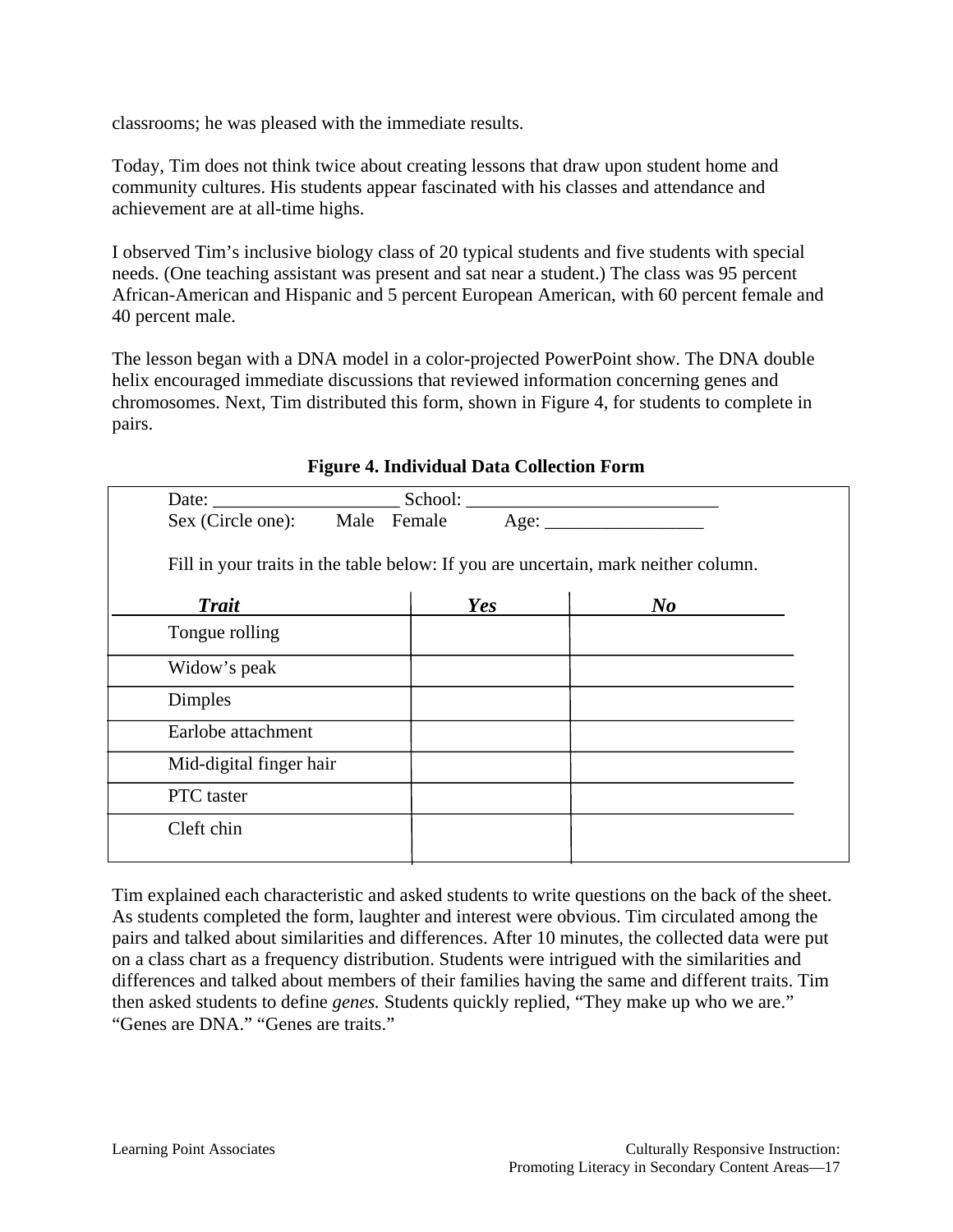Next, Tim opened the discussion to other genetic traits. "So what are some genes that are special in your family?" Students responded with music, cooking, building things, fixing cars, sports, engineering, and teaching. Tim added, "Did you know that there are also genetic disorders? My wife has Crone's Disease. She inherited the disease from her father. Does anyone know of any other genetic disorders?"

One student immediately mentioned sickle cell anemia. Tim then asked what people knew about sickle cell anemia. One student offered, "One in 500 African Americans in the United States have sickle cell."

Tim agreed and explained:

People who have the disease have blood cells shaped like a sickle. This prevents the cells from carrying oxygen throughout the body. In order to get sickle cell, both the mother and father must possess the gene … codominance is necessary for the person to get the disease. If one parent has the gene, then the child will not get the disease, but the child might carry the gene. That's why genetic testing may be important for parents and their children.

Tim continued, "Why do so many Africans carry the sickle cell allele (gene)? Remember the text reading?"

A female student replied, "It came from West Africa where there's malaria. People with the sickle cell don't get malaria."

A male student with special learning needs interjected, "There are other places that have sickle cell, like Italians. They get malaria in places around Africa. They are called tropical."

Tim enthusiastically stated, "You folks did your reading! Great! Could a genetic disorder be good, too?"

Another special-needs student interjected, "Yes, a person with autism can be very smart. My brother has autism and goes to a special school, and he is much better lately."

A female student contributed, "The book said our bodies change and develop to protect. So sickle cells protect you from malaria chills and sickness."

Tim then asked, "How about skin color and the ozone layer?"

Students immediately joined in with, "Black skin has melanin, and we don't get as burnt as brown skin and white skin." "People with white skin ... watch out!" "We gotta mix."

Tim then asked the students to turn to their texts and take a look at human adjustment to environmental changes. Students had to decide in pairs how humans would have to change if the polar ice caps melted and the ozone layer was depleted. Discussions arose around the need for mixed marriages so everyone would be brown or black, "the need for fish flippers and gills, so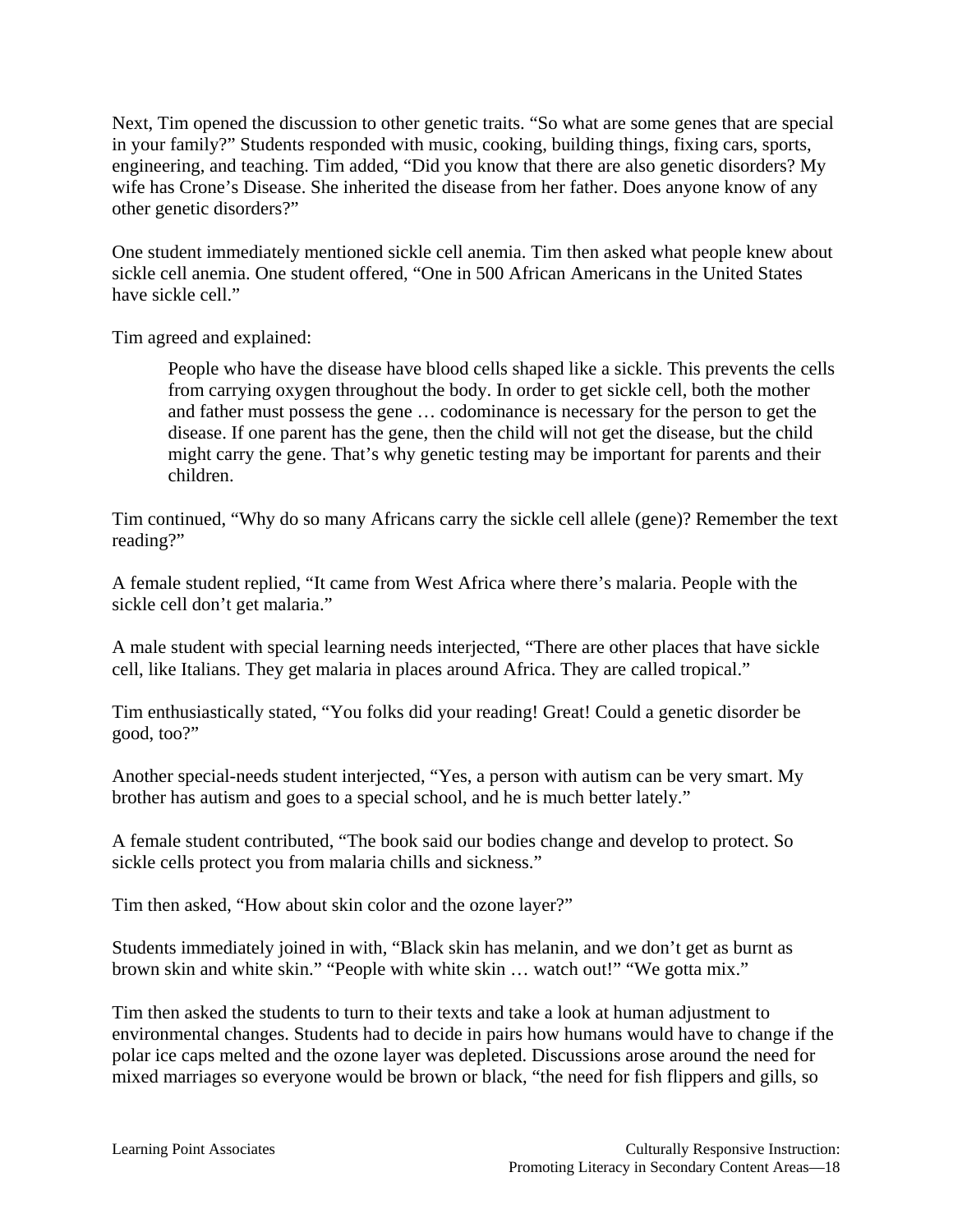we could live in the water, and the need for scaly-skinned meta humans, so we could survive anywhere on the planet .... Maybe a new species?"

At that point, one student brought up the Terry Schiavo case and life support. Students' questions arose about brain function and death. Tim mentioned cultural differences related to death and dying. "We have scientific explanations, but who should decide?"

The teaching assistant, who recently came from Nigeria, was asked to comment on the subject. She announced, "In Nigeria, this is a family matter and science can't tell the family what to do. No government has the right to say …. It's the family's choice …. And the choice of families would be to die naturally." A female student said that this is also what is believed in Cuba. "My grandmother told me this."

Opinions varied, but all were heard. One student asked about the cost of keeping the machine hooked for so many years. "Couldn't we take care of our children with that money?" Other students talked about not playing God.

When the bell rang, Tim ended class with a reminder to complete another trait chart for homework. "Go home and check out your family for genetic characteristics that might belong on the trait chart. Record them and bring them to class, and tomorrow we will make DNA!"

A few students left the class, but many stayed to argue points of view about the Schiavo case until Tim encouraged them out of the room

#### **The Seven Characteristics of Culturally Responsive Instruction**

Tim's instruction is a model for culturally responsive teaching. His high expectations for the students were demonstrated in the critical thinking and exploration of issues often skipped due to the pressure of standardized testing. However, Tim has found that these discussions are what help students retain important information for the tests. He expects his students to read text material and complete assigned homework, but he first models the work expected. This ensures that his students know what to do and how to do it. Tim drew upon community and family knowledge as he reshaped the biology curriculum. Students were involved as was witnessed by the vibrant discussions. Several students did not have their books with them. This did not seem to matter because Tim captured their interest. They made connections with themselves genetically and enjoyed bringing family and community information into the biology discussions.

Tim facilitated paired and whole-group instruction that allowed students to use themselves and their families as they learned the basics of DNA. All students were involved actively while completing the chart and during the discussions for the entire class. The reading, writing, listening, speaking, and viewing afforded students with literacy practice. The "healthy hum" prevailed as students appeared excited about a lesson derived from the readings in the biology text assigned the night before. They completed the chart and seemed to find it all fascinating. Tim allowed the students to shift the discussion to current events. This provoked making use of other cultures and perspectives as part of a critical analysis of values issues and science.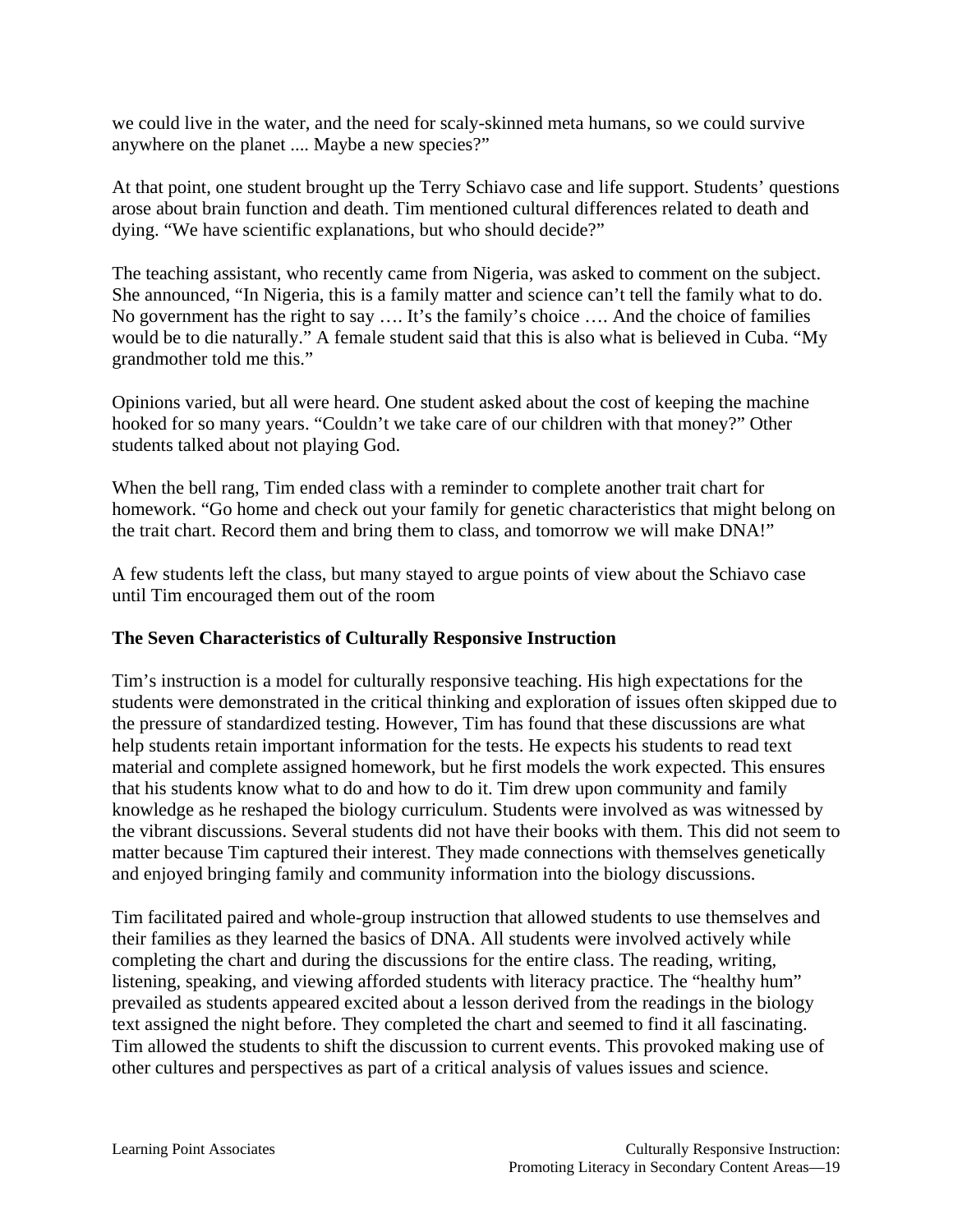### **English Class**

Kevin is an English teacher of European-American origin working in an urban middle school, with 70 percent African-American and Hispanic students and 30 percent European-American students, who enrolled in my literacy course during the spring 2005 semester. This was his second year of teaching seventh- and eighth-grade English. When we first talked about the literacy course, he shared his issues around classroom management, appropriate literature, and student comprehension and written expression. He had a genuine interest in his students' homes and cultures, but did not know how to make connections for academic achievement. He talked of teaching *The Call of the Wild* and finding that students had no interest in it. "Class discussions were a waste and their writing was even worse."

Kevin's classroom walls are covered with literary figures, musicians, athletes, and historical leaders from all continents and cultures. Their words of wisdom are framed beside them. The desks in Kevin's classes are arranged in a "U" shape, but he constantly creates new seating charts with the philosophy that students need to get to know each other. Every class I observed began with breathing exercises, which he thinks will calm hyperactive teens. He practices Yoga and believes that time spent settling down is essential for preparation to follow the daily class agenda, which is always written on the blackboard.

Kevin appeared to understand a lot about adolescent behavior since he incorporated music and videos for instruction and knew how to draw upon student interests and cultural heritages. However, he did not know how to maintain student focus after he caught their interest. Therefore, while enrolled in the literacy course, he worked on ways to build a strong knowledge foundation so students would read the assigned literature and think more critically about their studies.

The first strategy he tried from the course was the use of multicultural illustrated literature as motivation for teaching poetry units of study. He became familiar with authors such as Walter Dean Myers, Christopher Myers, and Nikki Grimes, and found that the depth of student discussions and comprehension significantly increased. Furthermore, they seemed to enjoy writing and sharing poetry regarding their own neighborhoods.

Kevin also began creating reading guides for literature. First, he chose a trade book that would coincide with the social studies curriculum: *So Far From the Bamboo Grove*, a novel about the Japanese escaping from Korea near the end of the World War II. The unit began with a map study of Korea and Japan using a large Peter's Projection (Arno, 1974) that previously had not existed in his classroom. Students were able to see the United States, Korea, and Japan in relation to each other, thus effectively situating the novel within this historical period. He also invited an expert in Korean culture to talk about this era and about Korean life today. Students connected with artifacts in paired activities and engaged in lively discussion. This set the stage for reading the novel.

Three-level guides assisted the students as they read the chapters silently and in pairs, completing vocabulary and interpretive comprehension activities. The teacher circulated and worked with small groups and individually. The "healthy hum" prevailed as students read,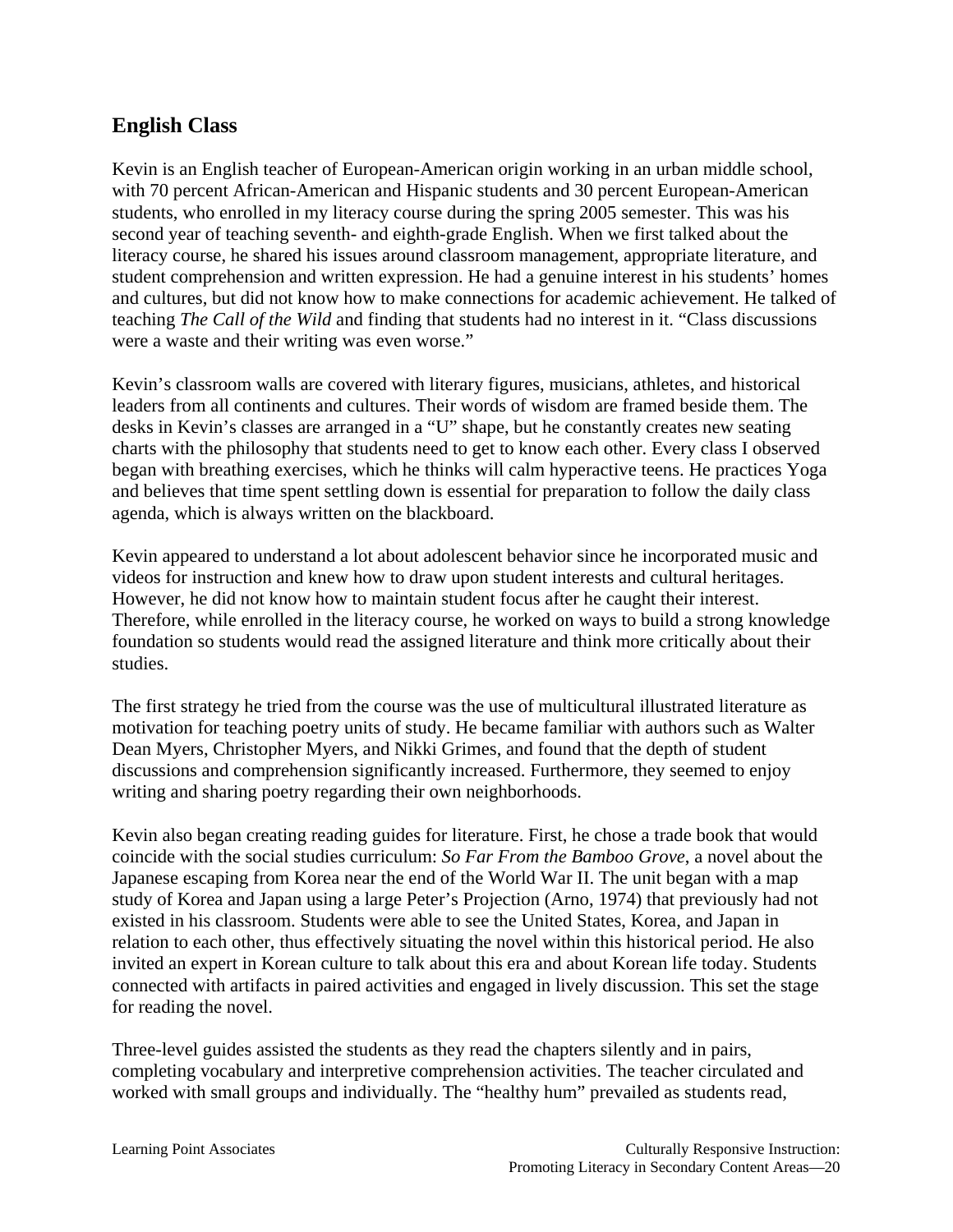listened, talked, and wrote together. Kevin gave them time for completing each part of the guide. Those that finished early were given choices to read ahead or complete teacher-designed puzzle games.

Kevin saw the students focused on reading, writing, listening, speaking, and viewing. At the end of the class, he found that the summary discussions were more critical and alive. He wrote no referrals to the office and all students completed the guides, shared with partners, and participated in the whole-group summaries. The special-needs students were involved as actively with learning as the typical students—a new behavior not seen in previous classes. Kevin continued designing reading guides during the rest of the semester. Figure 5 is an example of a three-level guide for reading in the eighth-grade English class:

#### **Figure 5. Reading Guide**

|              | So Far From the Bamboo Grove                                                                                                                           |
|--------------|--------------------------------------------------------------------------------------------------------------------------------------------------------|
|              | by                                                                                                                                                     |
|              | Yoko Kawahima Watkins                                                                                                                                  |
|              | The Rope Activity                                                                                                                                      |
|              | With a thick rope in hand, teacher asks for a volunteer to tie the rope on a wrist.                                                                    |
|              | Then the class answers the following question: How does it look and how does it feel?                                                                  |
|              | <b>CONTROL OF ONE ONE ONE</b>                                                                                                                          |
|              | Read Chapter 2 with your partner. Take turns and read very quietly. When you finish reading a<br>page, go back and complete the activity for the page. |
| Read page 21 | Find nine verbs (action words) that end in "-ed". Write them here.                                                                                     |
| Read page 22 | Find four words ending in "-ing". Write them here.                                                                                                     |
| Read page 23 | Find all of the "-ed" and "-ing" words and write them here.                                                                                            |
|              | Read pages 24 and 25 Describe something very scary on one of these pages.                                                                              |
|              |                                                                                                                                                        |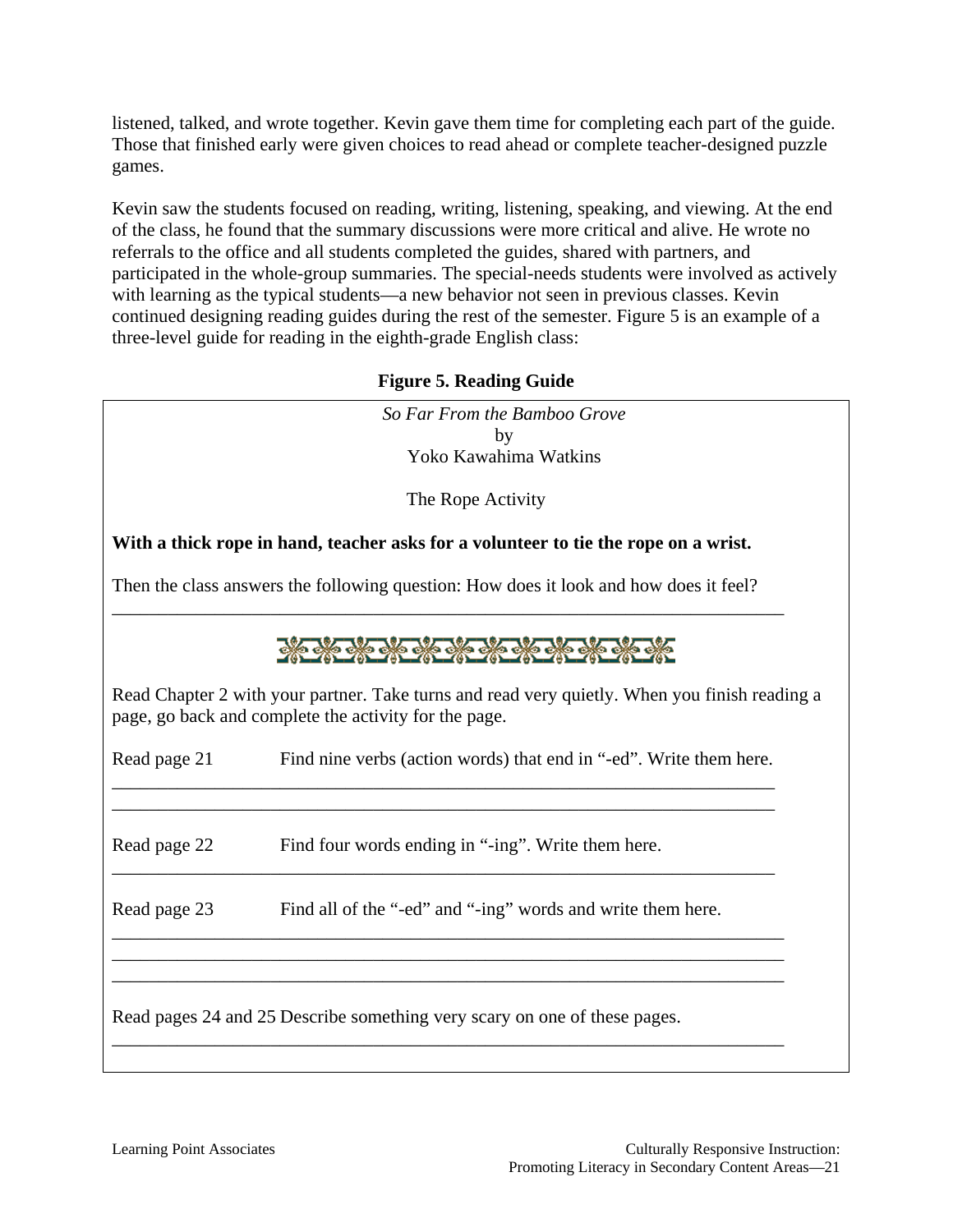Read pages 26–29 Describe the horrible thing that happened.

Read pages 30–33 *silently*. Share your favorite part with your neighbor and write about it here. \_\_\_\_\_\_\_\_\_\_\_\_\_\_\_\_\_\_\_\_\_\_\_\_\_\_\_\_\_\_\_\_\_\_\_\_\_\_\_\_\_\_\_\_\_\_\_\_\_\_\_\_\_\_\_\_\_\_\_\_\_\_\_\_\_\_\_\_\_\_\_\_\_

\_\_\_\_\_\_\_\_\_\_\_\_\_\_\_\_\_\_\_\_\_\_\_\_\_\_\_\_\_\_\_\_\_\_\_\_\_\_\_\_\_\_\_\_\_\_\_\_\_\_\_\_\_\_\_\_\_\_\_\_\_\_\_\_\_\_\_\_\_\_\_\_\_ \_\_\_\_\_\_\_\_\_\_\_\_\_\_\_\_\_\_\_\_\_\_\_\_\_\_\_\_\_\_\_\_\_\_\_\_\_\_\_\_\_\_\_\_\_\_\_\_\_\_\_\_\_\_\_\_\_\_\_\_\_\_\_\_\_\_\_\_\_\_\_\_\_

\_\_\_\_\_\_\_\_\_\_\_\_\_\_\_\_\_\_\_\_\_\_\_\_\_\_\_\_\_\_\_\_\_\_\_\_\_\_\_\_\_\_\_\_\_\_\_\_\_\_\_\_\_\_\_\_\_\_\_\_\_\_\_\_\_\_\_\_\_\_\_\_ \_\_\_\_\_\_\_\_\_\_\_\_\_\_\_\_\_\_\_\_\_\_\_\_\_\_\_\_\_\_\_\_\_\_\_\_\_\_\_\_\_\_\_\_\_\_\_\_\_\_\_\_\_\_\_\_\_\_\_\_\_\_\_\_\_\_\_\_\_\_\_\_ \_\_\_\_\_\_\_\_\_\_\_\_\_\_\_\_\_\_\_\_\_\_\_\_\_\_\_\_\_\_\_\_\_\_\_\_\_\_\_\_\_\_\_\_\_\_\_\_\_\_\_\_\_\_\_\_\_\_\_\_\_\_\_\_\_\_\_\_\_\_\_\_

Read pages 34–36 *silently*. Write a few sentences about the decision Mother made. Write on the back of this sheet and then read the sentences to your partner.





#### **Find the causes and the effects in Chapter 2 with your partner.**

Here is an example:

| Yoko was kicked in the back and ribs by the soldier.-------- $\rightarrow$ She was in horrible pain. |                                                                                                                                                                                                                                                                                                                                                                                                                                   |
|------------------------------------------------------------------------------------------------------|-----------------------------------------------------------------------------------------------------------------------------------------------------------------------------------------------------------------------------------------------------------------------------------------------------------------------------------------------------------------------------------------------------------------------------------|
|                                                                                                      |                                                                                                                                                                                                                                                                                                                                                                                                                                   |
|                                                                                                      |                                                                                                                                                                                                                                                                                                                                                                                                                                   |
|                                                                                                      |                                                                                                                                                                                                                                                                                                                                                                                                                                   |
|                                                                                                      | $\frac{1}{\sqrt{1-\frac{1}{\sqrt{1-\frac{1}{\sqrt{1-\frac{1}{\sqrt{1-\frac{1}{\sqrt{1-\frac{1}{\sqrt{1-\frac{1}{\sqrt{1-\frac{1}{\sqrt{1-\frac{1}{\sqrt{1-\frac{1}{\sqrt{1-\frac{1}{\sqrt{1-\frac{1}{\sqrt{1-\frac{1}{\sqrt{1-\frac{1}{\sqrt{1-\frac{1}{\sqrt{1-\frac{1}{\sqrt{1-\frac{1}{\sqrt{1-\frac{1}{\sqrt{1-\frac{1}{\sqrt{1-\frac{1}{\sqrt{1-\frac{1}{\sqrt{1-\frac{1}{\sqrt{1-\frac{1}{\sqrt{1-\frac{1}{\sqrt{1-\frac{1$ |
|                                                                                                      |                                                                                                                                                                                                                                                                                                                                                                                                                                   |
|                                                                                                      |                                                                                                                                                                                                                                                                                                                                                                                                                                   |
|                                                                                                      |                                                                                                                                                                                                                                                                                                                                                                                                                                   |
|                                                                                                      |                                                                                                                                                                                                                                                                                                                                                                                                                                   |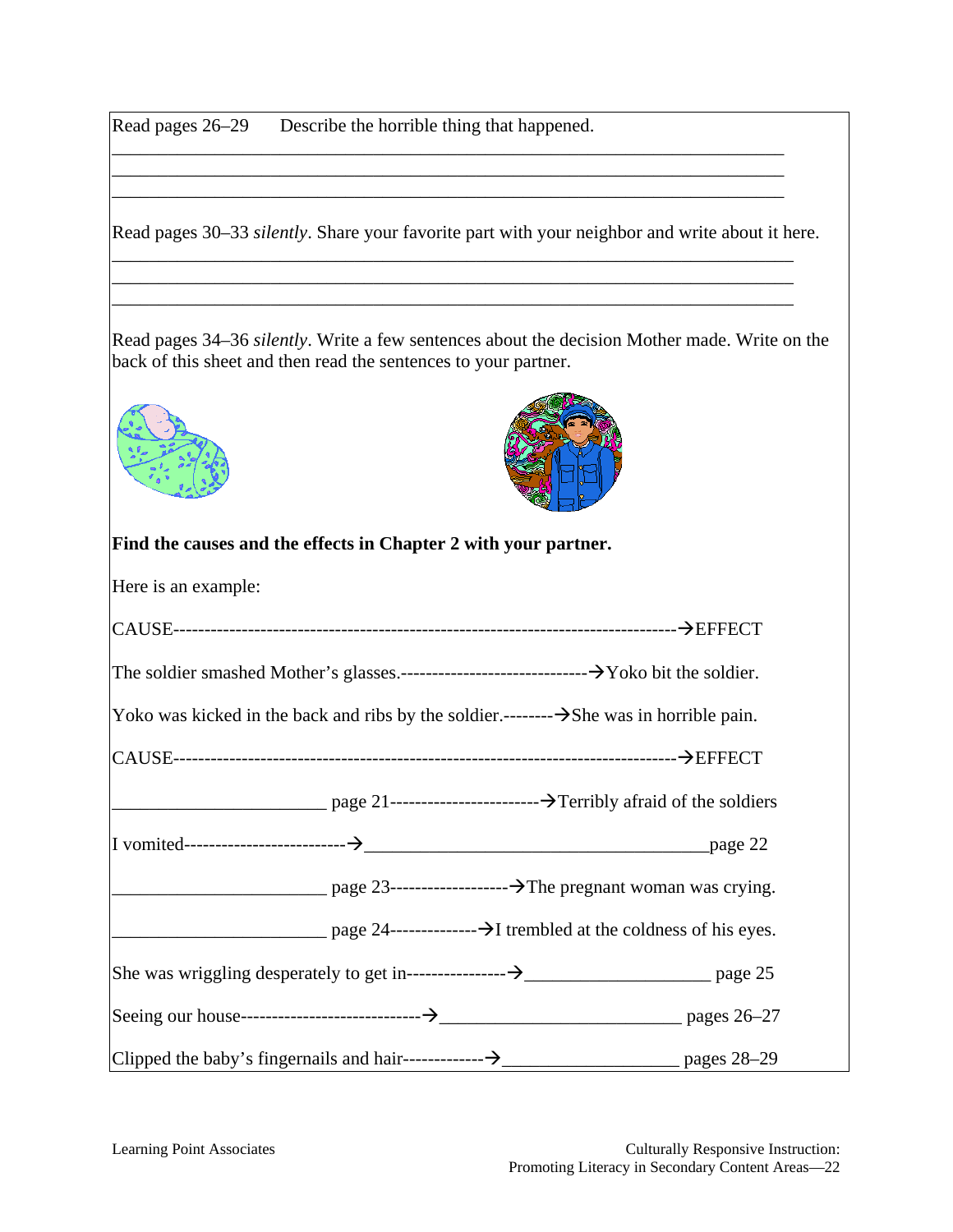| What was the most exciting part of the chapter? Why? Discuss it with your reading<br>partner. Write about it, here.                                                                    |  |
|----------------------------------------------------------------------------------------------------------------------------------------------------------------------------------------|--|
| Decide if you agree or disagree with the following. Be ready to explain why.                                                                                                           |  |
| <b>Agree Disagree</b>                                                                                                                                                                  |  |
| $\frac{1}{\sqrt{1-x^2}}$ 1. Ko was too bossy.                                                                                                                                          |  |
| 2. Older people are always right.<br>3. Riding the train was the best way to escape                                                                                                    |  |
| $\frac{1}{1}$<br>4. The people on the train were happy.                                                                                                                                |  |
| 5. Ko, Mother, and Yoko should not have shared with the others on the train.                                                                                                           |  |
| 6. Ko, Mother and Yoko should have stayed on the train                                                                                                                                 |  |
| 7. Mother, Ko, and Yoko were learning about the horrors of war.                                                                                                                        |  |
| 8. War is horrible for everyone-soldiers, children, old people, families, and pets.                                                                                                    |  |
| Choose one of the sentences above that you believe is the most important one in the<br>chapter. Pretend you are one of the characters in the chapter. Explain how you felt during this |  |

chapter. Pretend you are one of the characters in the chapter. Explain how you felt during this chapter. Discuss why you felt this way and tell your partner. Then write a paragraph about your feelings as a particular person in the chapter or tell your feelings to the class pretending you are that person in the chapter.

#### **The Seven Characteristics of Culturally Responsive Instruction**

Kevin was surprised by students' work on the reading guides. He certainly believed that students could think and write critically, but he did not know how to guide students to achieve at their ability levels. The guides seem to establish the foundation necessary for higher level thinking, speaking, and writing. Students supported each other as they read together and completed the guides. Kevin even became confident enough to invite his students to create and teach guides for other short stories and poetry. This evolved into a great learning experience for the students. Their responses were, "Hey, it's hard to teach!" "Some of the kids can be pains." "You have to decide what's important when you teach." "They have to pay attention and you gotta get 'em to do it." "I liked it, but I don't know if I want to do it again."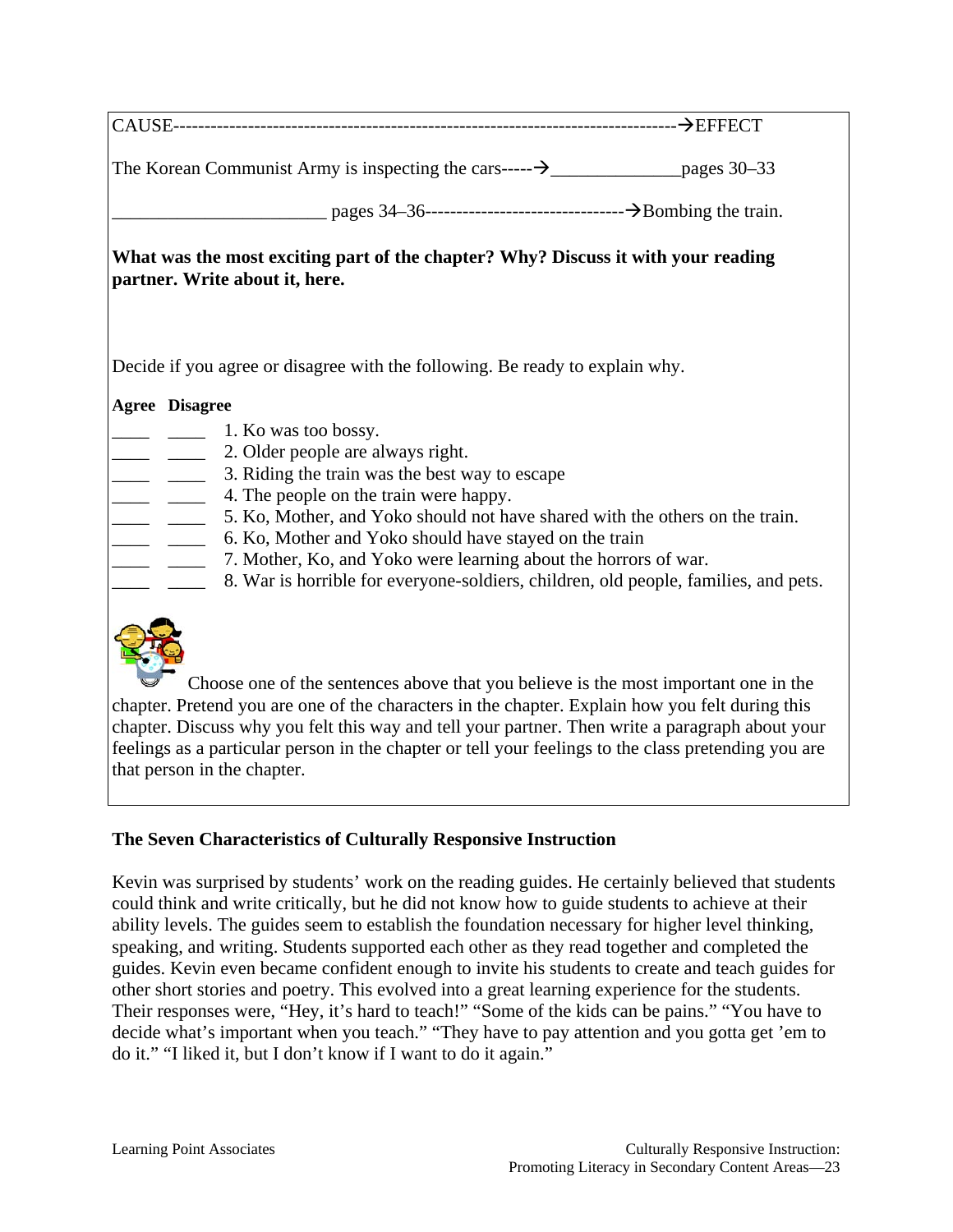Kevin had not thought about bringing in community members, but he understood how important it was for students to meet a community member who was an expert on Korea. The students remembered the information presented, and Kevin realized the necessity of building on prior knowledge; the time spent was important to the understanding and appreciation of reading materials. He observed firsthand that making minor connections with students' prior knowledge and cultural differences sparked interest.

The guides provided a "healthy hum" and active involvement as students read, wrote, and shared in pairs. The students were not anxious, and Kevin was not anxious. He was now free to observe and help students as they read, wrote, and discussed literature in critical ways. He began class with a tangible event related to the literature studied and gave directions for the work to be completed. At the end of class, he facilitated discussions and collected students' work. Kevin expressed his thoughts about his new way of teaching, "I gained control of my classroom when my students were empowered to take control of their own learning."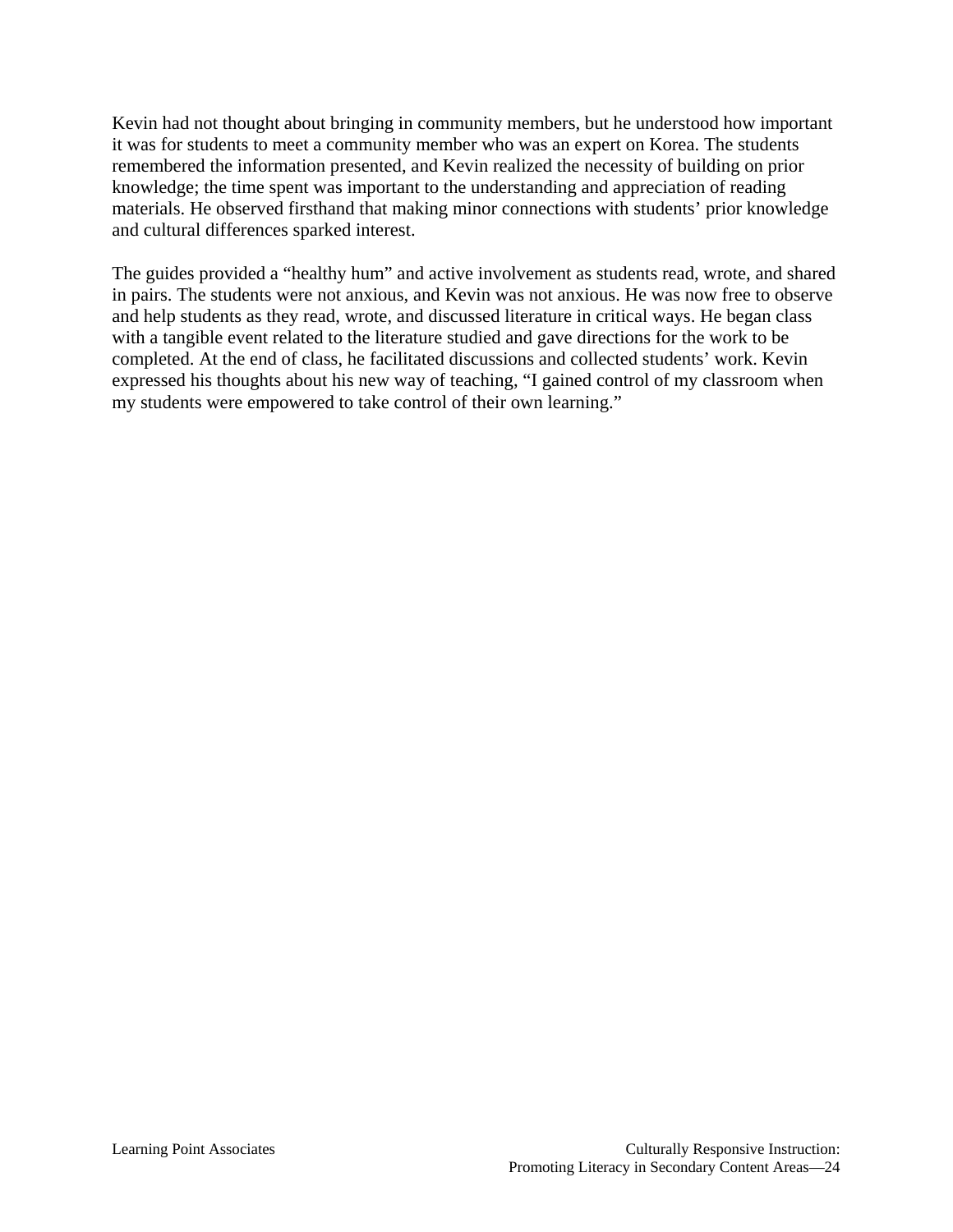# **Culturally Responsive Teaching Stances**

The teachers in this article are at different stages in their careers, but they all have had successful experiences with culturally responsive teaching. Obviously their dispositions were such that they were motivated to connect with their students and make lessons meaningful. Each teacher was interviewed after my observations of their lessons, and each clarified his or her stances concerning culturally responsive instruction. The following are their words:

**Jerry:** My teaching philosophy is to promote gender equity and justice for those from different ethnic, cultural, and economic backgrounds. I hope I can do this daily in my future classroom as I gain competence in teaching the basic elements required for my content.

**Joyce:** The literacy classes made me aware of many cultures and made me aware of my Native American heritage. If students are not made aware of other cultures and backgrounds, they may never learn anything about those who are different. That would be unfortunate. I always find that introducing different aspects of mathematics from different cultures can open eyes and bring new perspectives into the classroom. My students begin thinking outside the box!

**Crystal:** The literacy classes forced me to look at diversity in my classroom. I have never been the same. I use multicultural literature and encourage diverse perspectives in all that I teach. I think my students can have fun while learning to be critical about what they hear, see, and read.

**Tim:** The literacy courses helped me see that I need to take different approaches to teaching in my biology classroom. I now pay attention to culture and the diverse learning styles in my classes. I have a variety of classroom activities and my students are learning more! I feel successful! I also have become more involved with my students' families and their community. By doing this, I am making connections that benefit my students emotionally and academically.

**Kevin:** The literacy course this spring changed my lesson planning. I began using focusing events that had an impact on students. It helped me build prior knowledge and catch their interests. We read *Hatchet*, by Gary Paulsen, a book that most of my students could not relate to until I brought in camping equipment and we talked about survival in the wilderness. They had to decide how certain objects might be used in the wild. They really got into it. In the poetry unit, I brought in rap music and printed appropriate ones; we talked about the uses of language. I also informed the class that I did not agree with some of the messages, but I pointed out the brilliant use of words. We had a great discussion on whether these guys read very much. I told the class that they had to have done a ton of reading to have written such powerful poetry. I believe my students love words … they just don't know it. And I hope I can inspire them by drawing upon what they know to make connections to the curriculum.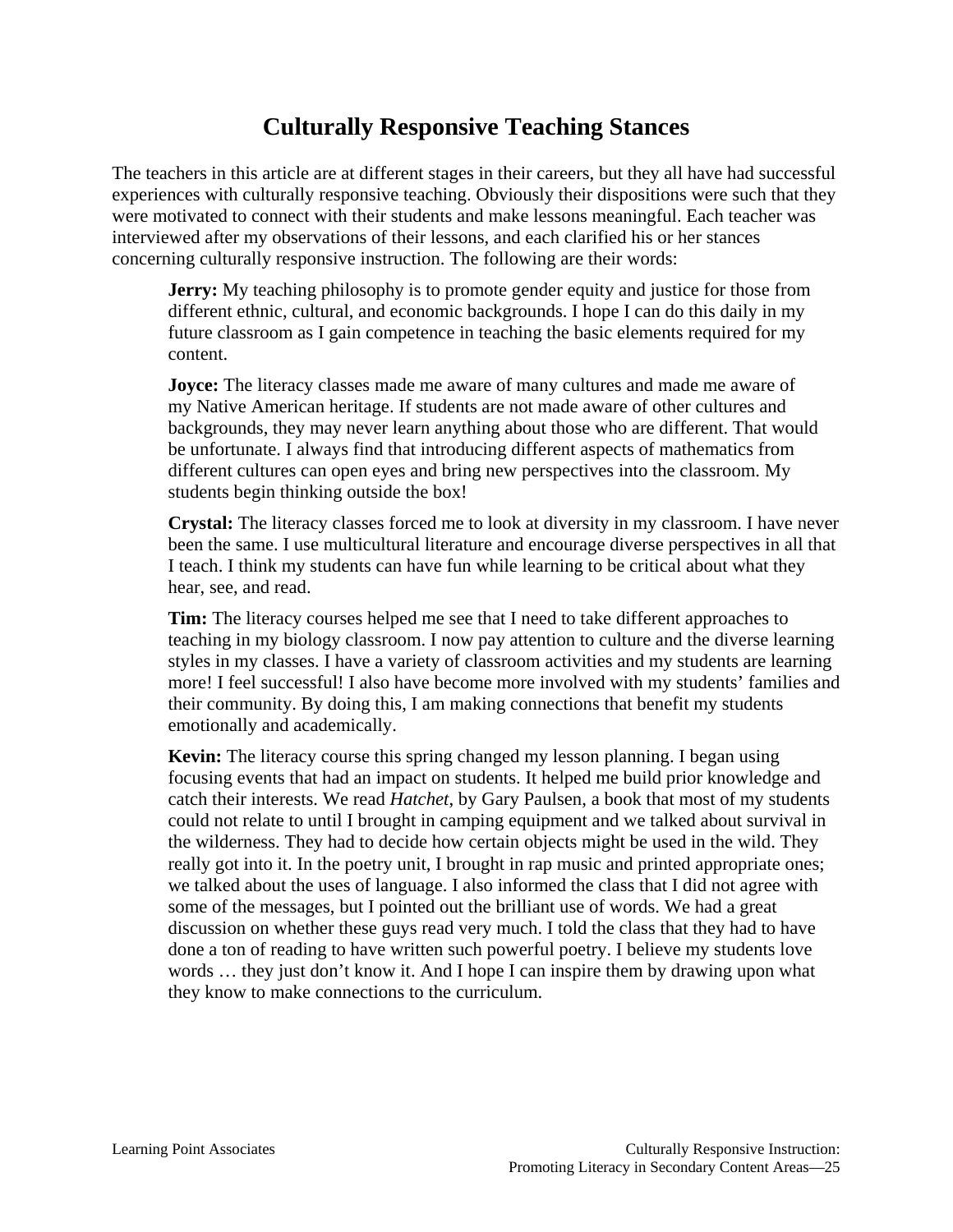The teachers expressed strong ideas about their planning. As I analyzed their lessons, I saw that they emphasized the development of prior knowledge and the use of sensory-focusing events; they emphasized reading, writing, listening, speaking, and viewing; they emphasized making connections between school and family and school and community; and they emphasized high expectations based on active involvement and student-learning needs. The conclusion briefly addresses these points and makes recommendations for future classroom practice.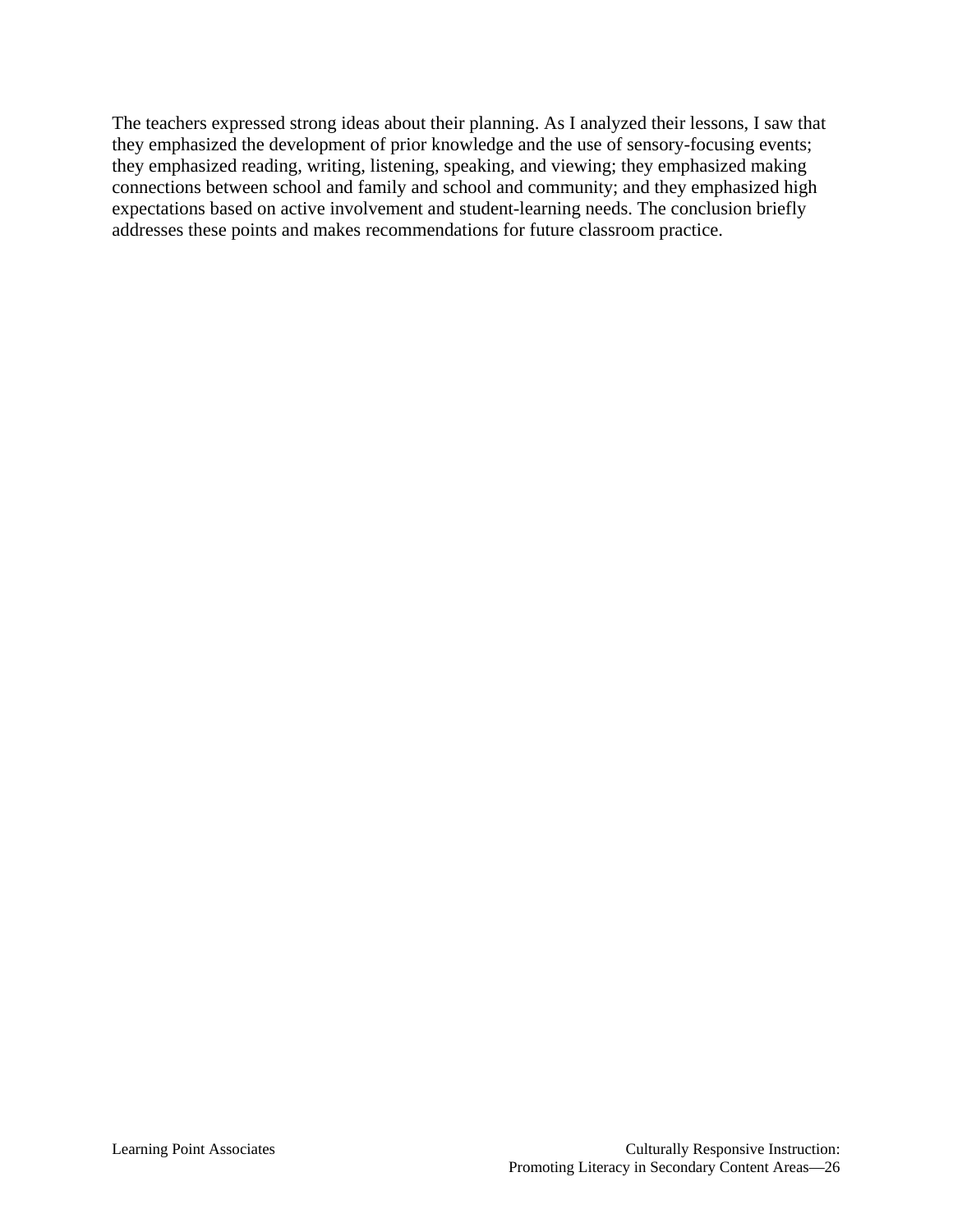# **Conclusions and Recommendations**

These and other secondary content-area teachers across the nation are under great pressure to insure that their students pass state standardized tests. Instead of fearing time constraints for teaching and covering course material, these teachers realized that culturally responsive instruction did not detract from the mandated curriculum, but helped students learn and retain the key content-area concepts.

When analyzing the teachers' lesson plans and implementation in their classrooms, five conclusions with specific recommendations emerged. The conclusions and recommendations appear to be essential to culturally responsive instruction

### **Prior Knowledge and Focusing Events**

All of the teachers claimed to think about their students' prior knowledge and experiences as they created lessons. They were responsive to individual students, their cultures, and their communities. They also focused attention on prior knowledge by using the senses to focus attention, particularly at the beginning of a lesson when directions and objectives are presented. This was demonstrated in Jerry's use of hands-on music to introduce the physics of sound; Joyce's use of a field trip to the Onondaga Nation School for geometric pattern studies; and Crystal's use of visuals, hands-on materials, and costume creation and props for Readers Theatre. Tim captured imaginations with PowerPoint and video streaming. Students readily saw key ideas for the day on the screen and were fascinated with DNA models. Finally, Kevin realized the significance of a strong focusing event to begin lessons to draw upon prior knowledge and build prior knowledge for students who may have large gaps in their learning. He brought in tangible objects related to literature and discovered picture books as a means of promoting an appreciation of artwork and strong cultural messages.

#### **Recommendations**

These sensory experiences capture and maintain interest throughout lessons and units of study. In this media-driven world, children respond readily to multimedia literacy events. Therefore, drawing upon and building prior knowledge using multimedia and firsthand sensory experiences seems to be worth the time and planning necessary (Xu, 2004; Xu, Perkins, & Zunich, 2005).

### **Making Connections**

Family and community contributions were utilized by most teachers. Joyce, Crystal, and Tim regularly worked with family and community members. They fearlessly reached out to the community, finding ways to communicate beyond the letter home or parent conference in the school. They had no problem meeting outside of school, on neutral ground, and in places that were comfortable to family members and teachers, such as a local coffee shop, park, or recreation center. They also met in homes and used the phone conference as a form of positive communication. These efforts helped them develop working relationships with families and connect lesson plans with family and community knowledge.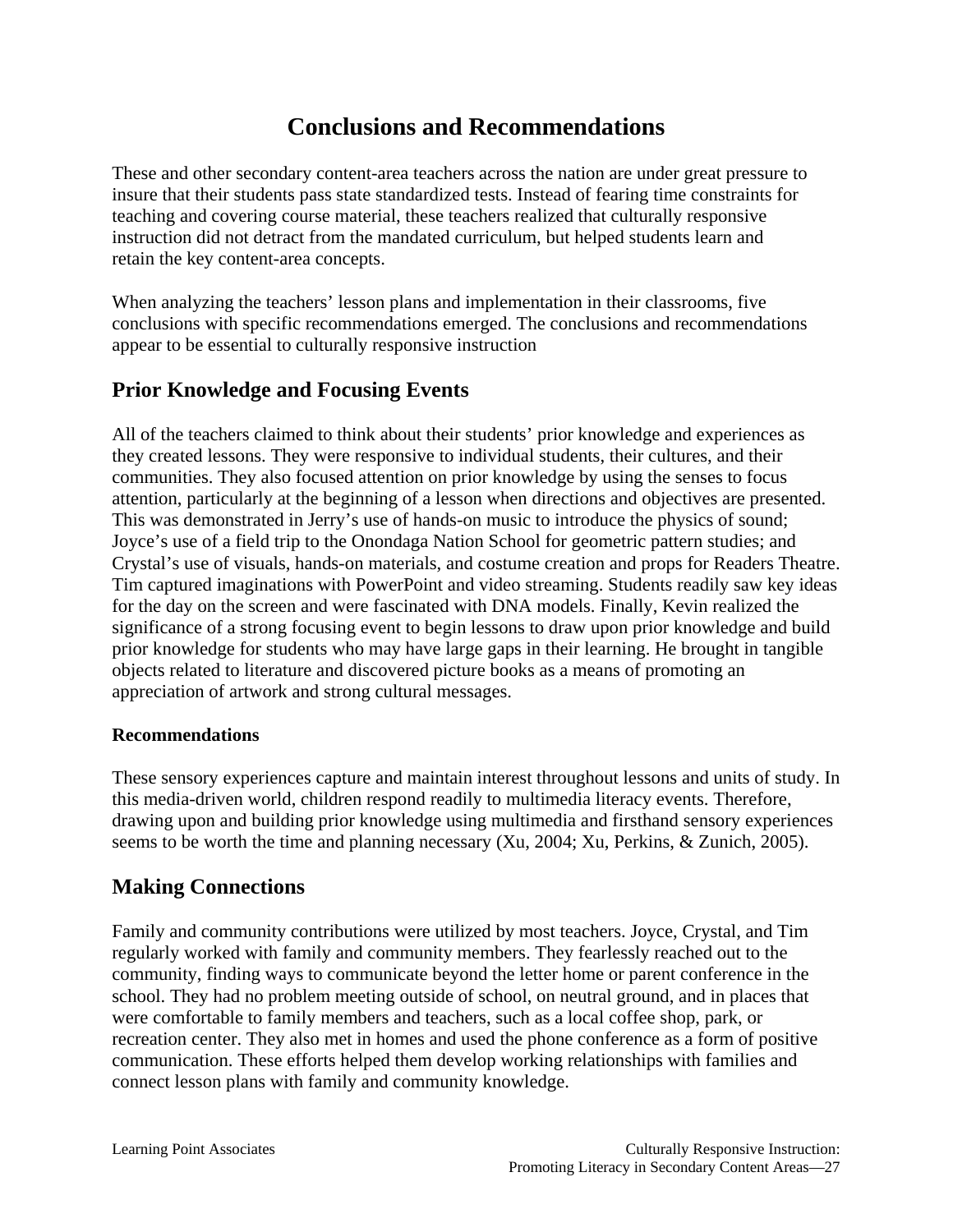Jerry brought scientists into the classroom through the video. Joyce made use of parent talent when teaching about Hawaiian quilts. She also invited parents into class to discuss the use of mathematics in their careers. Crystal requested parental visits to talk about the world of work. Tim invited family members to discuss careers in the health professions. Students showed their pride when families were recognized for contributing to the school. Kevin saw the value in community guests with the Korean expert and planned for future guests as an integral part of his teaching.

#### **Recommendations**

Developing a working relationship with students' families is key to successful implementation of culturally responsive instruction (Edwards, Danridge, McMillon, & Pleasants, 2001). Families in impoverished areas often feel uncomfortable about coming to school because they may have negative memories regarding their own educational experiences. Therefore, since the teacher is in a position of power, it is believed that the teacher has a responsibility to blur the boundaries between home and school (Edwards, 2004). Teachers may reach out and attempt to make connections with families by meeting on neutral ground to discuss goals and objectives for the term. A recreation center, park, or coffee shop may offer a site where pleasant and positive discussions may begin to take place concerning individual students or a class of students. A teacher who makes the effort to communicate with families is demonstrating a respect for family involvement (Schmidt, 2000).

Many teachers systematically have begun communicating by phone on a regular basis, starting at the beginning of a school year, one night a week. A quick greeting with a positive statement about the student and a summary of the month's unit of study inform parents. Parents or family members are given a voice when asked about any ideas they might like to share regarding the content or school in general. Teachers who make these contacts have greater access to information regarding students' lives, and as a result are able to work more effectively with families for student achievement (Izzo & Schmidt, in press).

# **Thematic Instruction**

Thematic instruction for interdisciplinary learning was another theme that emerged from teacher observations and interviews. Several teachers used thematic instruction to their advantages. Jerry wanted to do more, but felt he was beginning to link mathematics, music, and physics. He was concerned about ethnic and cultural relevance but also gender relevance. "I want to make sure that young women are comfortable in my classes and that they will be as likely to consider a mathematics or science career as the men in my classes."

Crystal believed thematic instruction helped with the retention of material. "When students see connections they remember."

Joyce saw the cultures of the world connecting with mathematics and was intrigued with the similar designs seen around the world. "I think that's because of nature. People copied from the natural world so even though there are differences, there are similarities in biomes at different latitudes."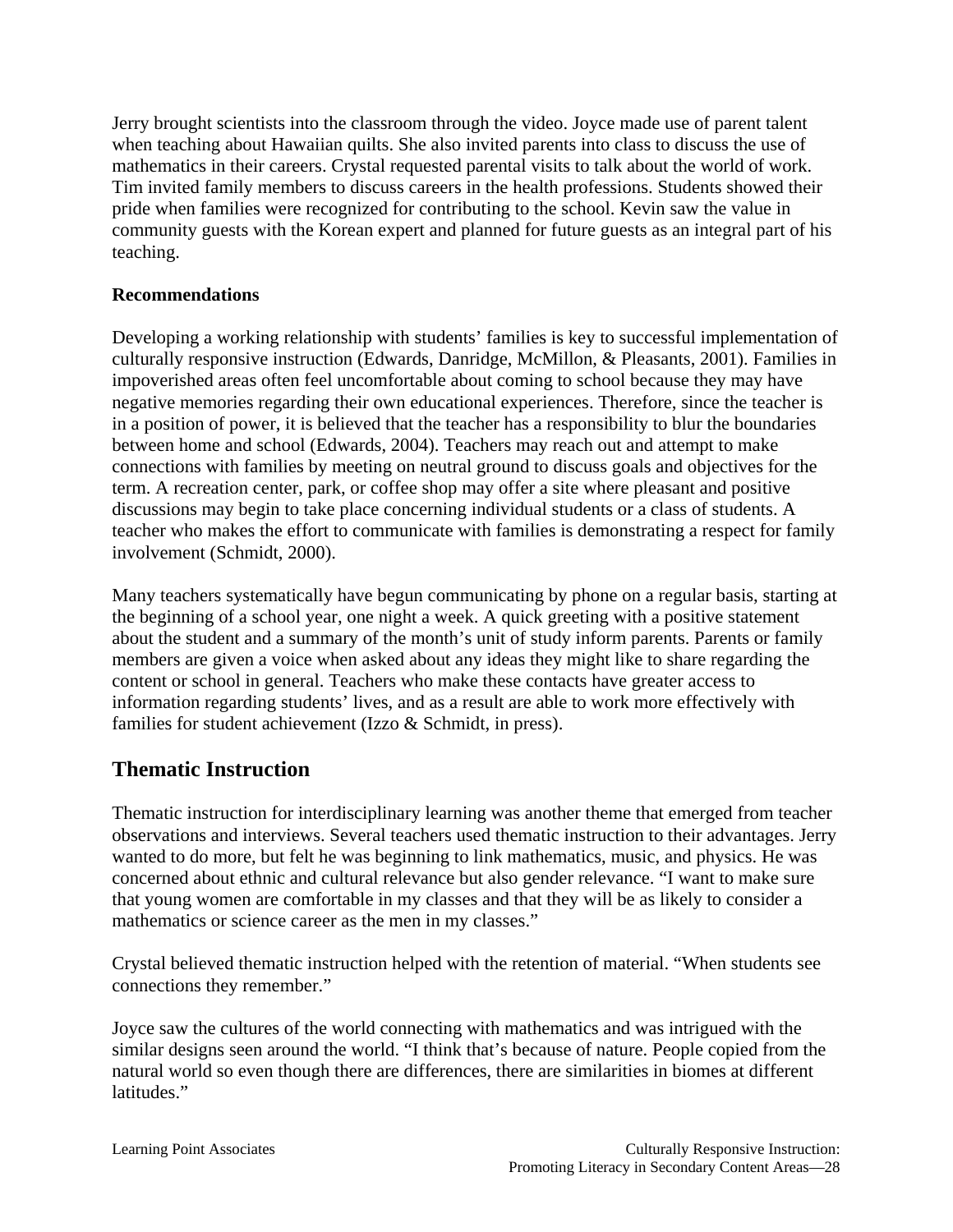Tim also perceived a worldview of biology. "It's the study of people, so what could be more relevant for our students?"

#### **Recommendations**

When students see connections among the content areas, learning seems more relevant. In secondary schools this is often difficult due to standardized testing in particular content areas. In addition, thematic instruction is difficult due to departmentalization. However, when teachers begin to see connections with other content areas themselves, they can make adjustments in their own lessons and help students become aware. Concept maps and other graphic organizers can demonstrate connections with other content areas (Vacca & Vacca, 2005). This may seem like an added burden, but the teachers in this article did this as part of their lesson planning because it seemed to make sense.

### **Reading, Writing, Listening, Speaking, and Viewing**

Before students wrote anything in any of the classes, they talked, listened, read, and possibly viewed videos, overhead transparencies, websites, and other significant visuals. Students and teachers agreed that this was easy to do because they had many hands-on activities that involved communicating with partners and group members. Students practiced effective communication. The use of oral expression freed African-American and Hispanic students to express themselves. They could talk and then write: "Our teacher understands us." "You always learn in his class." "I do good work in her class." "We can talk and learn in her class." "It's not boring when you can talk."

#### **Recommendations**

The "healthy hum" in the classroom can be defined as focused conversation among students (Schmidt, 2001). This allows for students' active participation in small groups and pairs. When students have opportunities to listen and talk, they can write and read more easily. Listening to others in the group promotes learning. Talking about what they are learning helps them think and write. When they read what they have written, they have opportunities to rethink, edit, and revise. They hear their own and others' errors and significant ideas, thus developing critical eyes and ears. Students actively involved in the small groups and pairs also experience less anxiety and are better able to practice their literacy learning. When students have opportunities to practice without fear, they are learning in ways that free the mind for deeper levels of thinking (Schmidt & Pailliotet, 2001).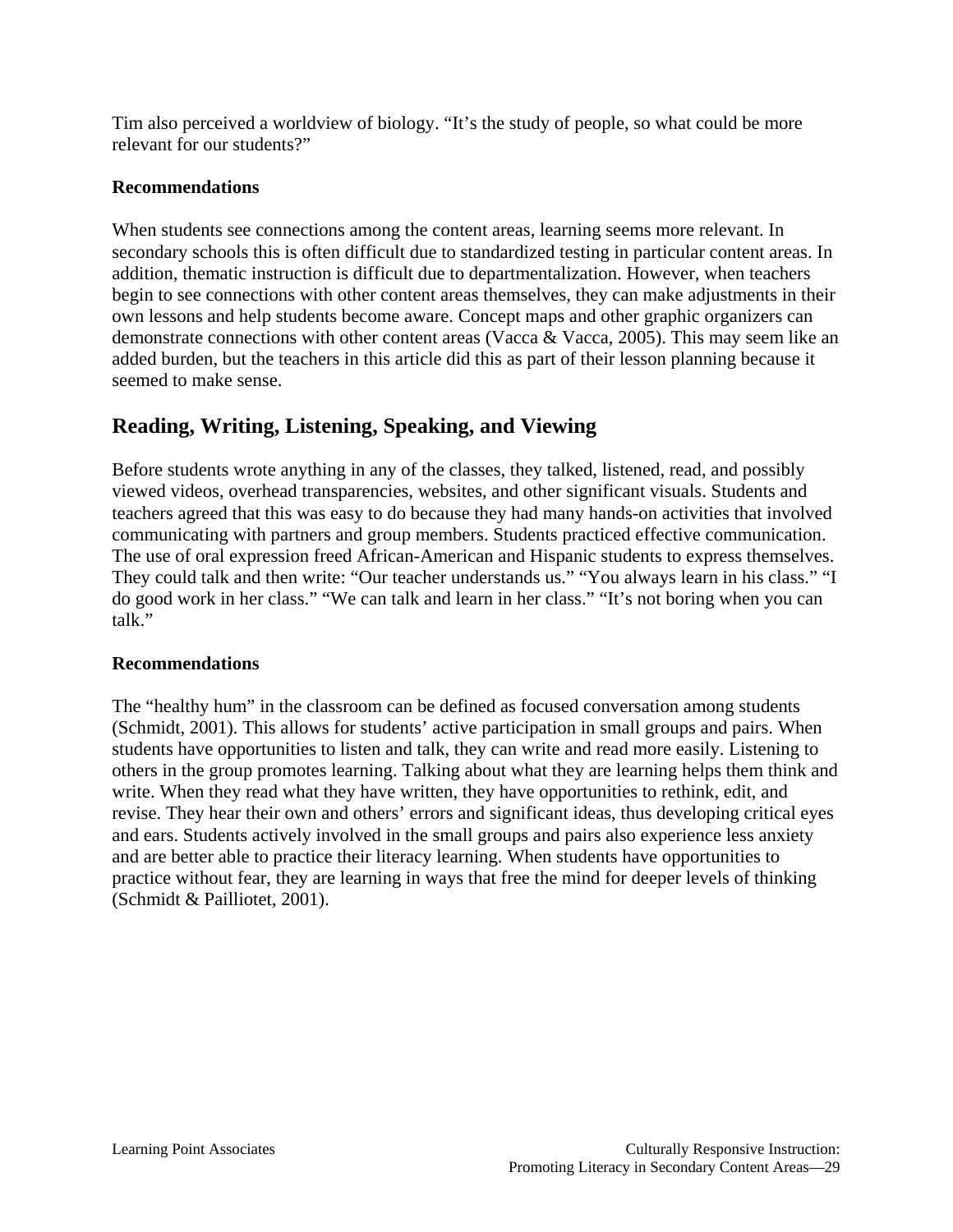### **Expectations**

All of the teachers in this study had high expectations for their students, but all have learned that high expectations must be in line with the principles of human behavior and learning. When lecture is the only method used in classrooms, it seems to result in poor retention of information. Therefore, to get the most from students, teachers must plan instruction for the diverse populations in their classes and make learning relevant to motivate students to do their best. The paired and group work were configurations in all of the classrooms and the "healthy hum" prevailed.

When teachers gave students the responsibility to learn in their paired or group settings, the teachers were saying implicitly that students were capable of doing the work and lesson objectives would be met. Jerry's Web assignment demonstrated hands-on media research. Joyce began with manipulative activities, Crystal set the stage for Readers Theatre, and Tim's students collected data both in and out of class. Kevin was so inspired by the students' excellent work that he proposed they create and teach reading guides for a novel. He discovered greater capabilities than he expected.

Crystal and Kevin clearly stated that "active engagement is a must." Joyce talked about the fact that her students learn from each other.

Furthermore, the teachers saw themselves as facilitators who were freed from constant lecture in order to maneuver around the classroom and support the learning of pairs and small groups. This was Kevin's biggest surprise. He liked the newfound freedom that allowed him to work with small groups and pairs by expecting that most of his students would stay on task and read and appreciate the literature required for the seventh and eighth grades.

#### **Recommendations**

It seems clear that high expectations require active involvement (Dale, 2005; Zimmerman & Schunk, 2003). When teachers facilitate a learning community, they must leave center stage to guide. This allows them to learn more about individual students and frees them to help those who need special attention. It also demonstrates that the teachers believe their students are capable of learning with carefully planned direction. It demonstrates that the teacher trusts the students to share and discuss information gained and completed in the assigned work. The teacher as facilitator can then circulate and assess individual, paired, and group learning. The teacher can observe students' reading, writing, listening, speaking, and viewing for gaining new information, understanding new concepts, evaluating new ideas, and applying and extending what has been learned.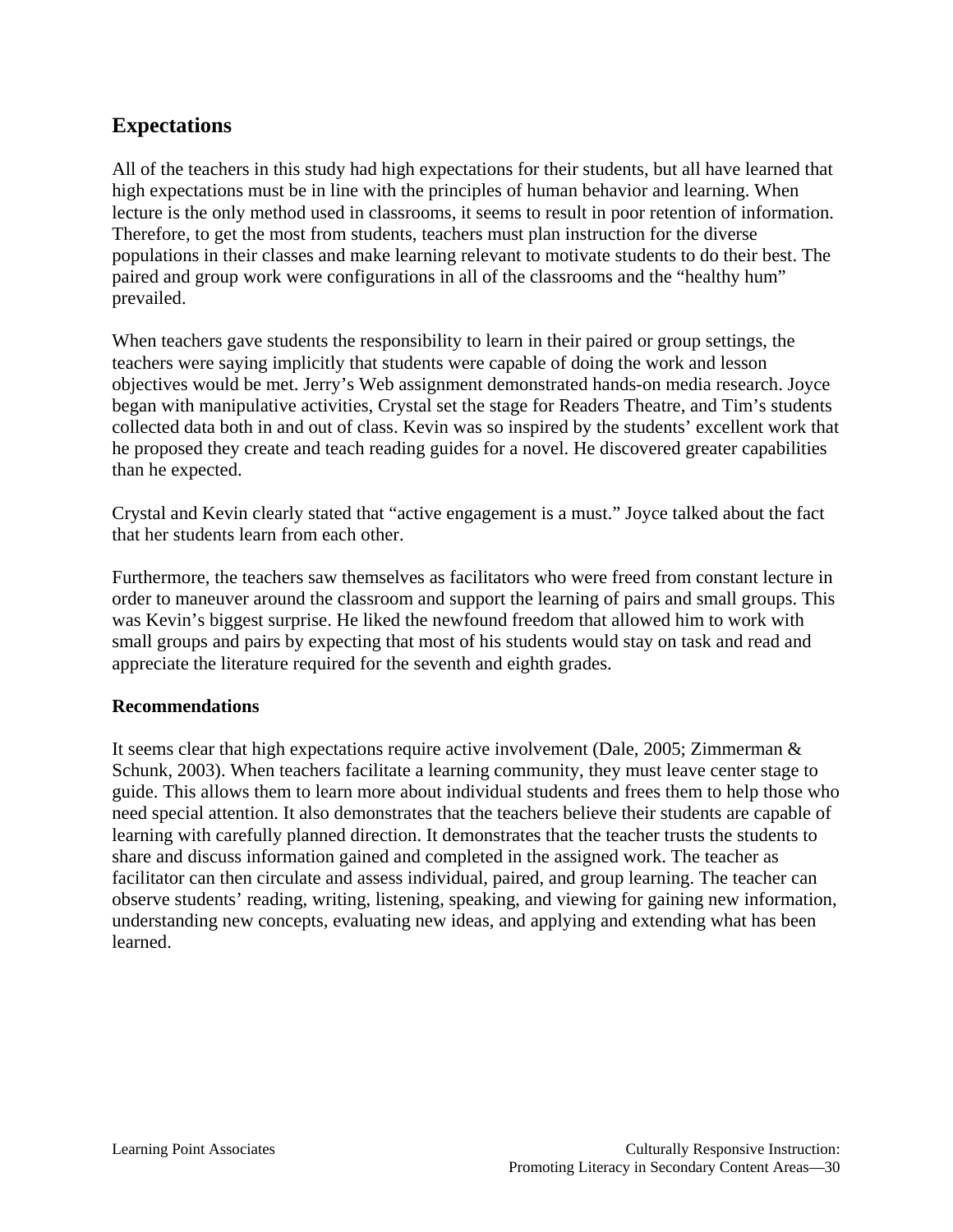# **Final Word**

The populations of our world appear to be in constant flux. War and economic and social upheaval are sending people across the planet to American shores. Consequently, teachers are being called upon to deal with the social and emotional attitudes related to culture and academic achievement, overwhelming charges considering the nations standardized testing requirements (Schmidt, 2005).

Thankfully, though, we are beginning to learn positive strategies for adding the contributions of under represented people to our school curricula and our nation's heritage (Boykin, 1978, Boykin, 1984; Cummins, 1986; Moll, 1992; Reyhner & Garcia, 1989; Schmidt, 2002). Teacher education programs are moving in the direction of developing present and future teacher awareness and appreciation of diverse cultural backgrounds (Cochran-Smith, 1995; Florio-Ruane, 1994; Noordhoff & Kleinfield, 1993; Osborne, 1996; Spindler & Spindler, 1987; Tatum, 1992; Willis & Meacham, 1997). These programs are analyzing the ways we can reach the children and families of those who have been ignored for too long (Edwards, 2004; Schmidt, 2005). The goal is for all children to see school as a place that welcomes and recognizes who they are. The teachers in this article are doing just that. And what seems more apparent than ever is that culturally responsive instruction is excellence in teaching—excellence in teaching for successful learning.

*Note: It is with great gratitude that I thank the exemplary teachers who shared their classrooms and lives with me so that we might spread the good word. They are Jerry Parton, Joyce Lewis, Crystal Ponto, Tim Fitzpatrick, and Kevin Salamone.*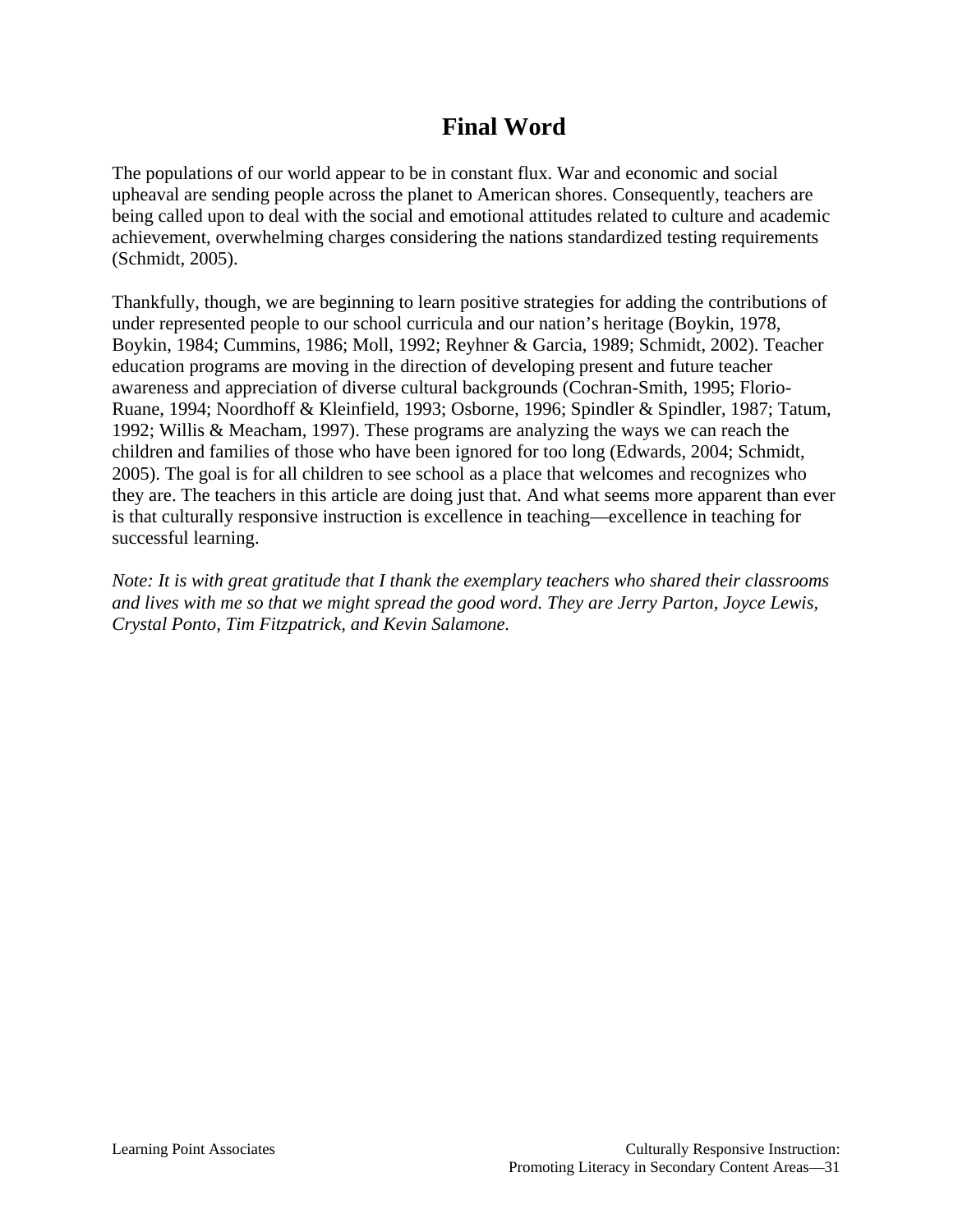# **References**

- Arno, P. (1974). *Peters projection world map*. Amherst, MA: ODT, Inc.
- Au, K. (1993). *Literacy instruction in multicultural settings.* New York: Harcourt, Brace Jovanovich.
- Banks, J. A. (1994). *Multiethnic education: Theory and practice* (3rd ed.). Boston: Allyn & Bacon.
- Boykin, A. W. (1984). Reading achievement and the social-cultural frame of reference of Afro-American children. *Journal of Negro Education, 53*(4), 464–473.
- Boykin, A. W. (1978). Psychological/behavioral verve in academic/task performance: Pretheoretical considerations. *Journal of Negro Education, 47*(4), 343–354.
- Cochran-Smith, M. (1995). Uncertain allies: Understanding the boundaries of race and teaching. *Harvard Educational Review, 65*(4), 541–570.
- Cummins, J. (1986). Empowering minority students: A framework for intervention. *Harvard Educational Review, 56*(1), 18–36.
- Dale, E. (2005). *Learning pyramid*. Bethel, ME: National Training Laboratories.
- Delpit, L. (1996). *Other people's children: Cultural conflict in the classroom.* New York: New Press.
- Edwards, P. A. (1995). Combining parents' and teachers' thoughts about storybook reading at home and school. In L. M. Morrow (Ed.), *Family literacy: Multiple perspectives to enhance literacy development* (pp. 56–60). Newark, DE: International Reading Association.
- Edwards, P. A. (1996). Creating sharing-time conversations: Parents and teachers work together. *Language Arts, 73,* 344–349.
- Edwards, P. A. (2004). *Children's literacy development: Making it happen through school, family, and community involvement.* Boston: Allyn & Bacon.
- Edwards, P. A., Pleasants, H., & Franklin, S. (1999)*. A path to follow: Learning to listen to parents.* Portsmouth, NH: Heinemann.
- Edwards, P. A., Dandridge, J., McMillon, G. T., & Pleasants, H. M. (2001). Taking ownership of literacy: Who has the power? In P. R. Schmidt & P. B. Mosenthal (Eds.), *Reconceptualizing literacy in the new age of multiculturalism and pluralism*  (pp. 111–134). Greenwich, CT: Information Age.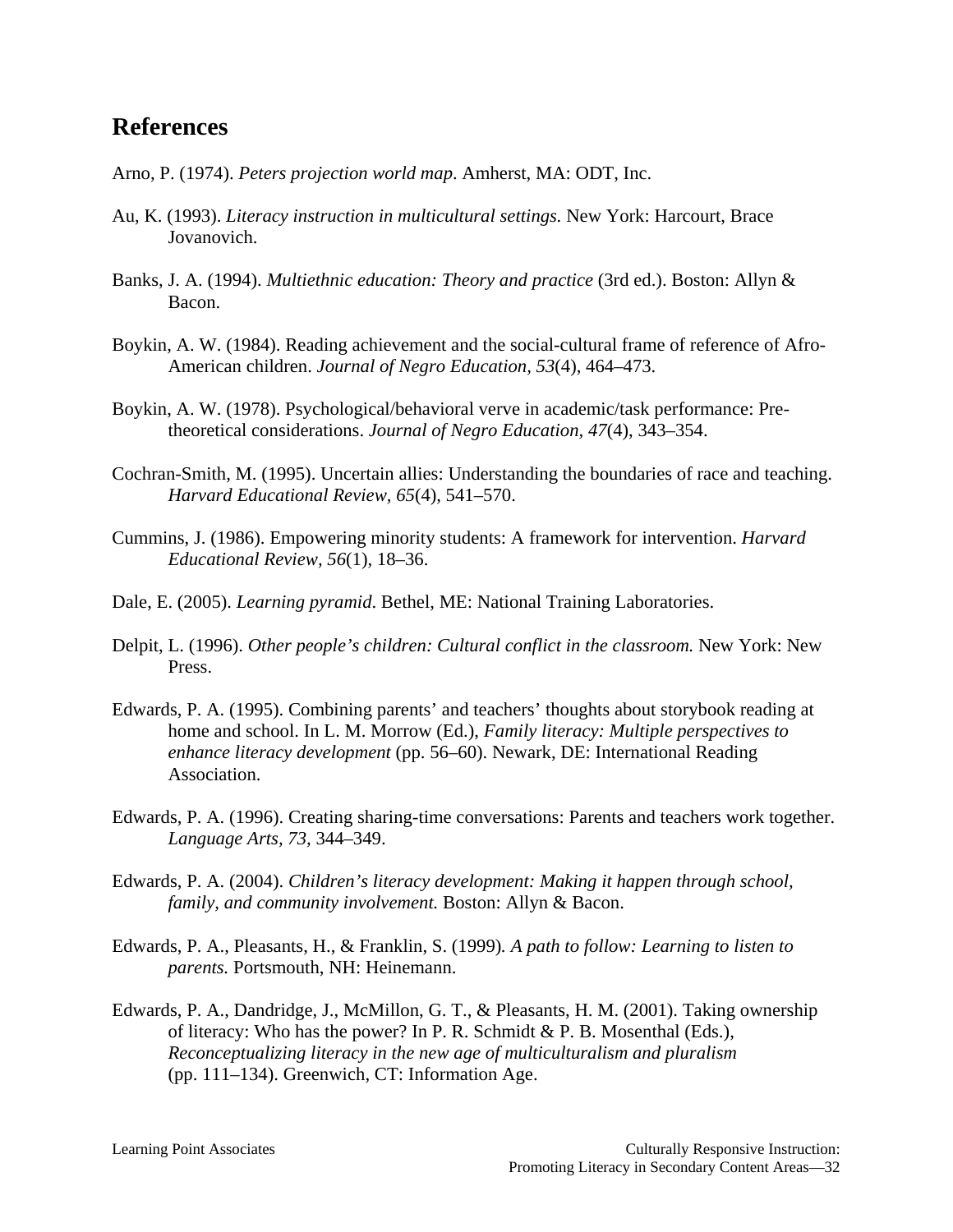- Faltis, C. J. (2000). *Joinfostering*: *Adapting teaching and learning in multilingual classrooms*  (3rd ed.). New York: Prentice Hall.
- Finkbeiner, C., & Koplin, C. (2002). A cooperative approach for facilitating intercultural education. *Reading Online, 6*(3). Retrieved December 13, 2005, from http://www.readingonline.org/newliteracies/finkbeiner/
- Foster, M. (1994). Effective black teachers: A literature review. In E. R. Hollins, J. E. King, & W. C. Hayman (Eds.), *Teaching diverse populations: Formulating a knowledge base*. Albany, NY: State University of New York Press.
- Florio-Ruane, S. (1994). The future teachers' autobiography club: Preparing educators to support learning in culturally diverse classrooms. *English Education, 26*(1), 52–56.
- Gay, G. (2000). *Culturally responsive teaching: Theory, research, and practice*. New York: Teachers College Press.
- Goldenberg, C. N. (1987). Low-income Hispanic parents' contributions to their first-grade children's word-recognition skills. *Anthropology & Education Quarterly, 18*(3), 149– 179.
- Greene, S., & Abt-Perkins, D. (2003). *Making race visible: Literacy research for cultural understanding.* New York: Teachers College Press.
- Guthrie, J. T., & Wigfield, A. (2000). Engagement and motivation in reading. In M. Kamil, P. Mosenthal, P. D. Pearson, & R. Barr (Eds.). *Handbook of reading research, Volume III* (pp. 403–424). Mahwah, NJ: Lawrence Erlbaum Associates.
- Heath, S. B. (1983). *Ways with words: Language, life, and work in communities and classrooms.* Cambridge, UK: Cambridge University.
- Howard, T. (2001). Telling their side of the story: African-American students' perceptions of culturally relevant teaching. *The Urban Review, 33*(2), 131–149.
- Igoa, C. (1995). *The inner world of the immigrant child*. Mahwah, NJ: Lawrence Erlbaum Associates.
- Ladson-Billings, G. (1994). *The dreamkeepers: Successful teachers of African-American children*. San Francisco: Jossey-Bass.
- Ladson-Billings, G. (1995). Toward a theory of culturally relevant pedagogy. *American Educational Research Journal, 32*(3), 465–491.
- Leftwich, S. (2002). Learning to use diverse children's literature in the classroom: A model for preservice teacher education. *Reading Online, 6*(2). Retrieved December 13, 2005, from http://www.readingonline.org/newliteracies/leftwich/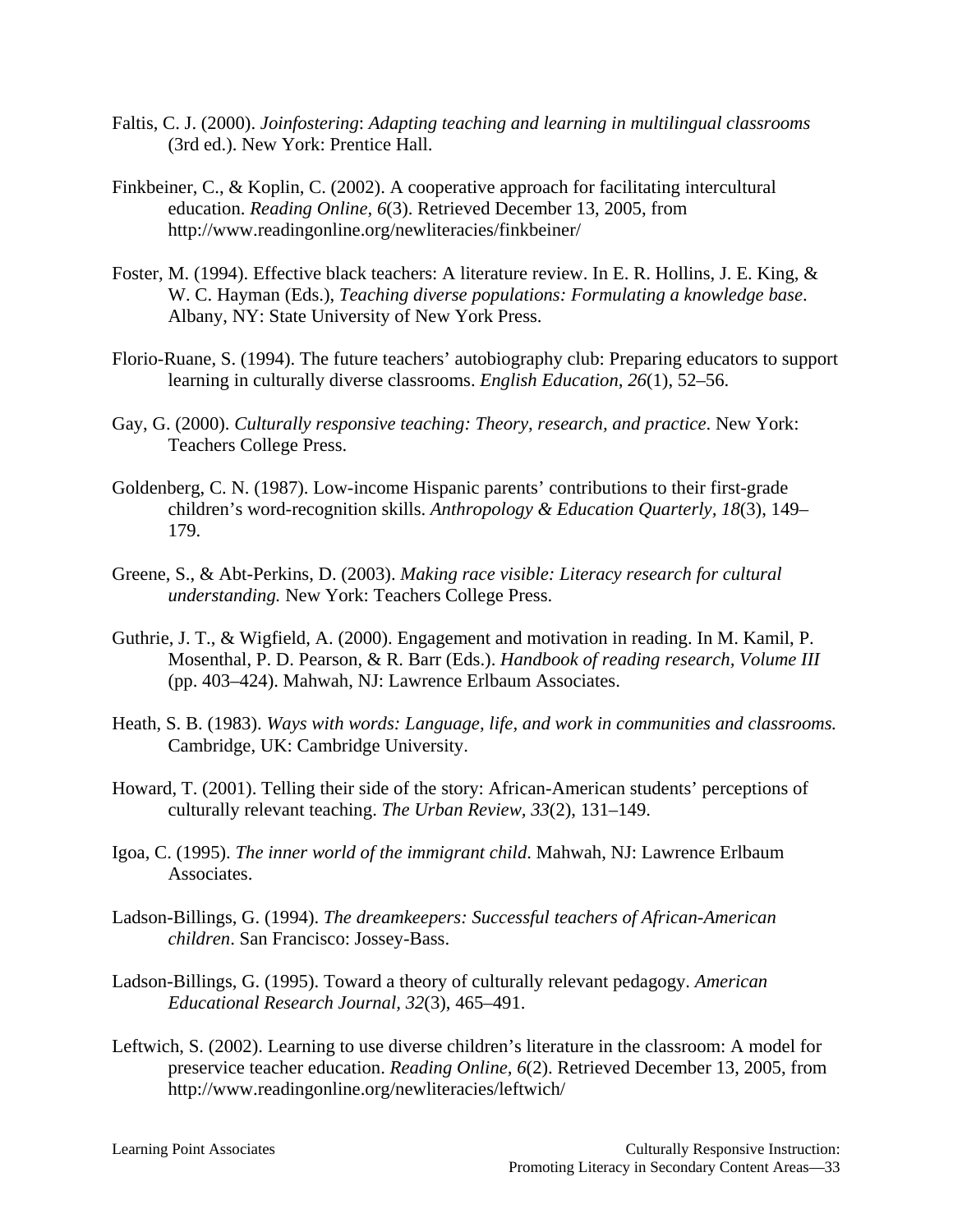McCaleb, S. P. (1994). *Building a community of learners.* New York: St. Martin's Press.

- McIntosh, P. (1990). White privilege: Unpacking the invisible knapsack. *Independent School, 50*(2), 31–36. Retrieved December 13, 2005, from http://www.cwru.edu/president/ aaction/UnpackingTheKnapsack.pdf
- Moll, L. C. (1992). Bilingual classroom studies and community analysis: Recent trends. *Educational Researcher, 21*(2), 20–24.
- Nagel, G. K. (2002). Building cultural understanding and communication: A model in seven situations. *Reading Online, 6*(4). Retrieved December 13, 2005, from http://www.readingonline.org/newliteracies/nagel/
- Nieto, S. (1999). *The light in their eyes.* New York: Teachers College Press.
- Noordhoff, K., & Kleinfield, J. (1993). Preparing teachers for multicultural classrooms. *Teaching and Teacher Education, 9*(1), 27–39.
- Osborne, A. B. (1996). Practice into theory into practice: Culturally relevant pedagogy for students we have marginalized and normalized. *Anthropology & Education Quarterly, 27*(3), 285–314.
- Paley, J. (2001). *Marketing democracy: Power and social movements in post-dictatorship Chile*. Berkeley, CA: University of California Press.
- Pattnaik, J. (1997). Cultural stereotypes and preservice education: Moving beyond our biases. *Equity and Excellence in Education, 30*(3), 40–50.
- Payne, R. K., Devol, P., & Smith, T. D. (2000). *Bridges out of poverty: Strategies for professionals and communities* (2nd ed.). Highlands, TX: Aha Process Inc
- Purcell-Gates, V., L'Allier, S., & Smith, D. (1995). Literacy at the Hart's and the Larsen's. *Reading Teacher, 48,* 572–579.
- Raphael, T. (1986). Teaching question-answer relationships, revisited. *Reading Teacher, 39*(6), 516–520.
- Reyhner, J., & Garcia, R. L. (1989). Helping minorities read better: Problems and promises. *Reading Research and Instruction, 28*(3), 84–91.
- Schmidt, P. R. (1998). The ABC's model: Teachers connect home and school. In T. Shanahan & F. V. Rodriguez-Brown (Eds.). *National reading conference yearbook, 47* (pp. 194–208). Chicago: National Reading Conference.

Schmidt, P. R. (1999). Know thyself and understand others. *Language Arts, 76*(4), 332–340.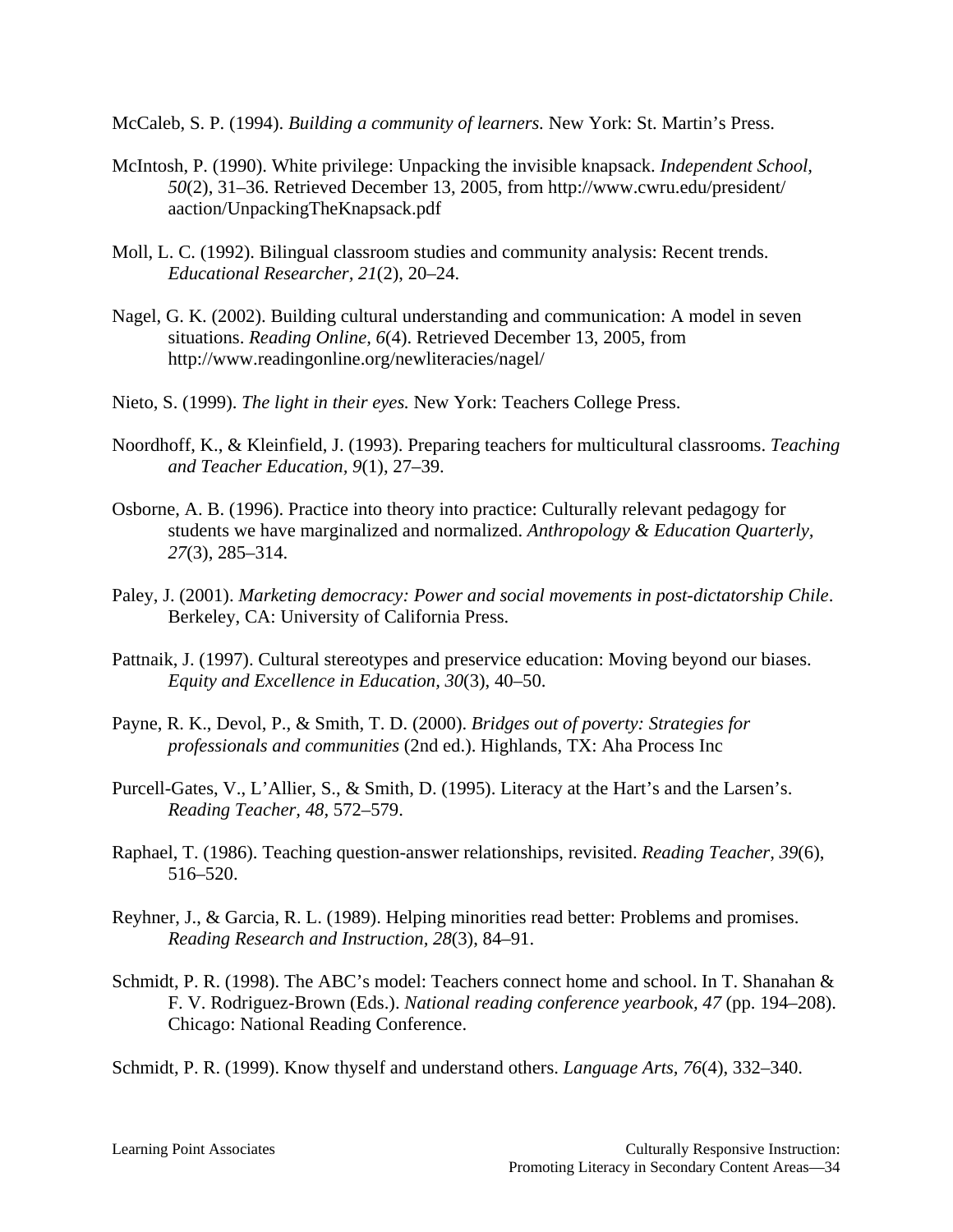- Schmidt, P. R. (2000). Emphasizing differences to build cultural understandings. In V. J. Risko & K. Bromley, (Eds.), *Collaboration for diverse learners: Viewpoints and practices*. Newark, DE: International Reading Association
- Schmidt, P. R. (2001). The power to empower. In P. R. Schmidt & P. B. Mosenthal (Eds.). *Reconceptualizing literacy in the new age of multiculturalism and pluralism*. Greenwich, CT: Information Age.
- Schmidt, P. R. (2002). *Cultural conflict and struggle: Literacy learning in a kindergarten program.* New York: Peter Lang.
- Schmidt, P. R. (2003, February). *Culturally relevant pedagogy: A study of successful inservice.* Paper presented at the annual meeting of the National Reading Conference, Scottsdale, AZ.
- Schmidt, P.R. (2004, December). Supporting culturally relevant pedagogy: "It made the difference!" In R. Perry (chair), *Culturally responsive teaching and third space theory.* Symposium conducted at the annual meeting of the National Reading Conference, San Antonio, TX.
- Schmidt, P. R. (Ed.). (2005). *Preparing educators to communicate and connect with families and communities*. Greenwich, CT: Information Age.
- Schmidt, P. R. & Izzo, A. (in press) A successful ABCs inservice project: Supporting culturally responsive teaching. In P. R. Schmidt & C. Finkbeiner (Eds.), *ABCs of cultural understanding and communication: National and international adaptations*. Greenwich, CT: Information Age.
- Schmidt, P. R., & Pailliotet, A. W. (2001). *Exploring values through literature, multimedia, and literacy events: Making connections*. Newark, DE: International Reading Association.
- Sleeter, C. E. (2001). Preparing teachers for culturally diverse schools. *Journal of Teacher Education, 52*(2), 94–106.
- Snyder, T. D., Hoffman, C. M., & Geddes, C. M. (1997). *Digest of education statistics 1997* (NCES 98015). Washington, DC: U.S. Department of Education, National Center for Education Statistics.
- Spindler, G. D., & Spindler, L. S. (1987). *The interpretive ethnography of education: At home and abroad*. Hillsdale, NJ: Lawrence Erlbaum Associates.
- Tatum, A. W. (2000). Breaking down barriers that disenfranchise African American adolescent readers in low-level tracks. *Journal of Adolescent & Adult Literacy, 44*(1), 52–64.
- Tatum, B. D. (1992). Talking about race, learning about racism: The application of racial identity theory in the classroom. *Harvard Educational Review, 62*(1), 1–24.